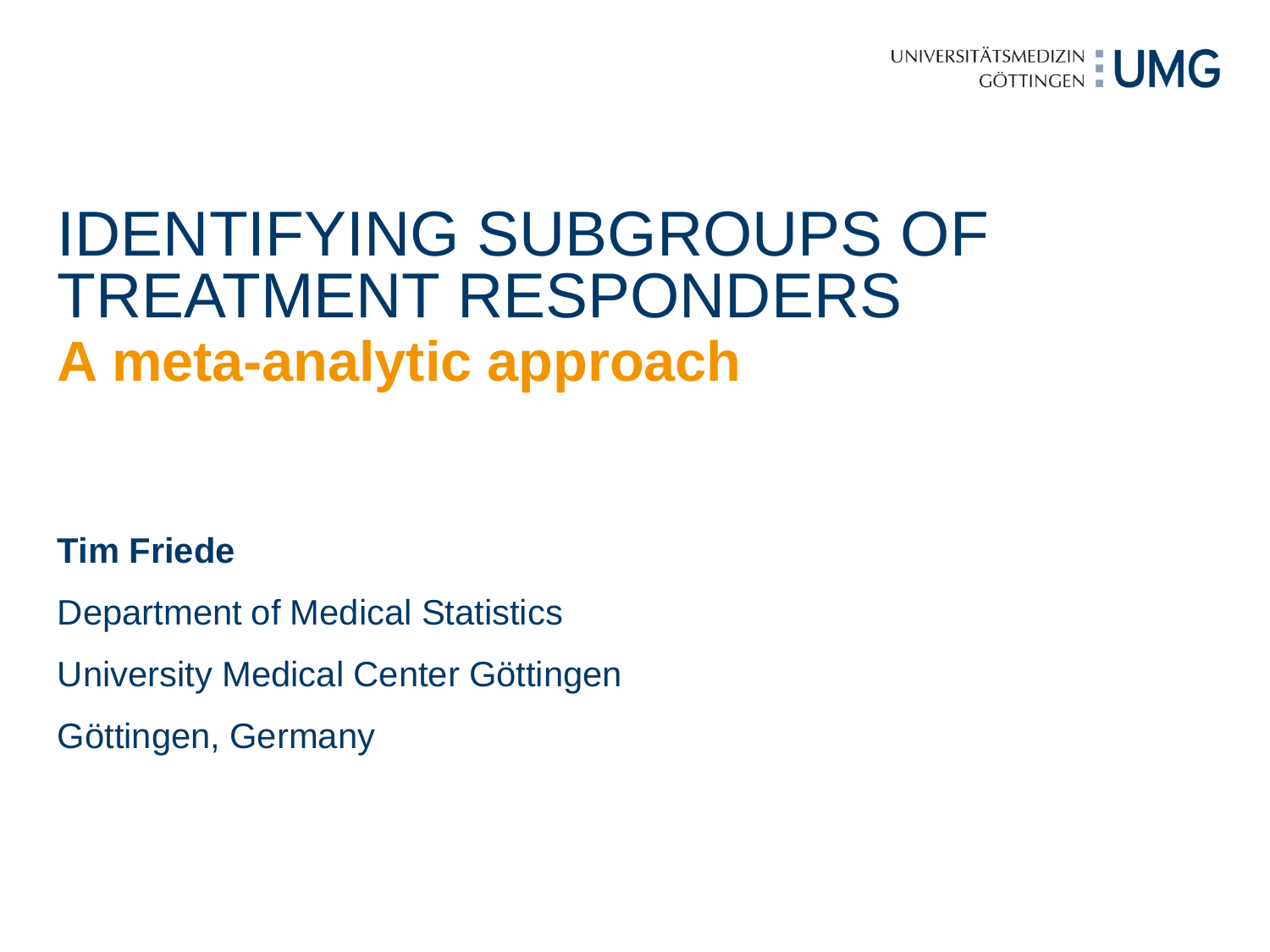## ACKNOWLEDGEMENTS

- **"Improving outcomes from the treatment of low back pain"**  $\triangleright$ 
	- funded by UK NIHR (RP-PG-0608-10076)  $\triangleright$
	- PI Martin Underwood (Warwick)  $\triangleright$
- **"BI**ostatistische **M**ethoden zur effizienten Evaluation von  $\triangleright$ **I**ndividualisierten **T**herapien **(BIMIT)"**  GEFÖRDERT VOM
	- funded by BMBF; jointly with Meinhard  $\triangleright$ Kieser (HD), Werner Brannath (HB)
	- Work package C: Tim Friede**,** Marius Placzek, Rolang Gera  $\triangleright$ (Göttingen); Heinz Schmidli (Novartis)
- **"Innovative methodology for small populations research**   $\triangleright$ **(InSPiRe)**"
	- funded by EC under FP7  $\triangleright$
	- Work package 4: Tim Friede, Steffen Unkel, Christian Röver  $\triangleright$ (Göttingen); Beat Neuenschwander, Simon Wandel (Novartis); Norbert Benda (BfArM); …

**2**







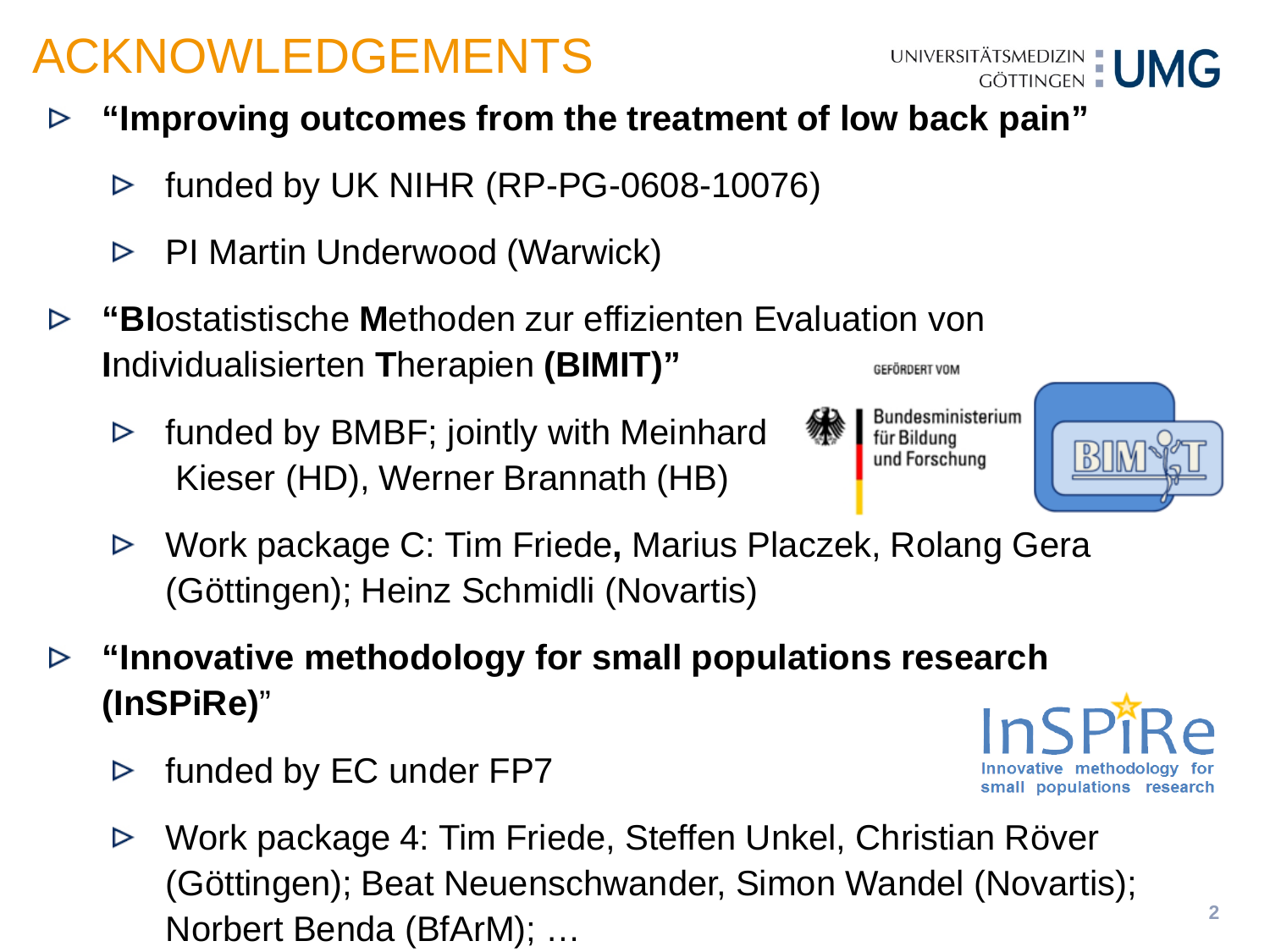## OUTLINE

- **Motivation**: Personalised medicine  $\triangleright$
- **Identifying subgroups** in a single trial ▷
- Extension to several trials: **Meta-analytic framework**  $\triangleright$
- **Clinical development plans**: Integration of subgroup  $\triangleright$ identification and confirmation
- $\triangleright$  Concluding remarks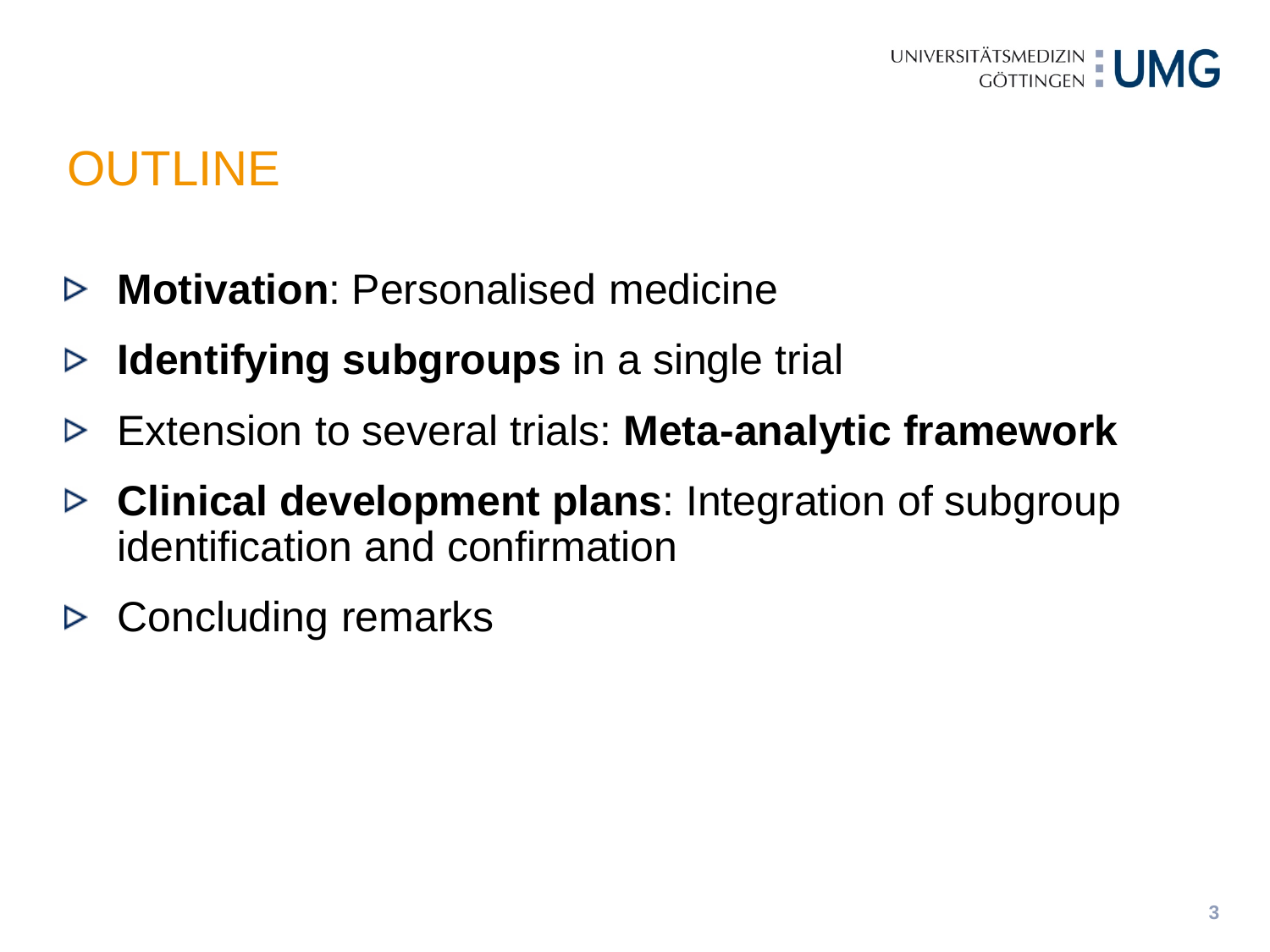## PERSONALISED MEDICINE

- Efficacy, safety and consequently benefit-risk might vary across  $\triangleright$ patient population
- **Personalised medicine**  $\triangleright$ 
	- Stratification of patient populations  $\triangleright$
	- Drive towards targeted treatments  $\triangleright$
- **Enrichment** of clinical study populations (Temple, 2010)
	- $\triangleright$  "to identify a population of patients in whom a drug effect, if present, is more likely to be demonstrable"
	- $\triangleright$  (a) practical, (b) prognostic, and (c) predictive enrichment
- **Identification of subgroups** of patients responding particularly  $\triangleright$ well to a particular treatment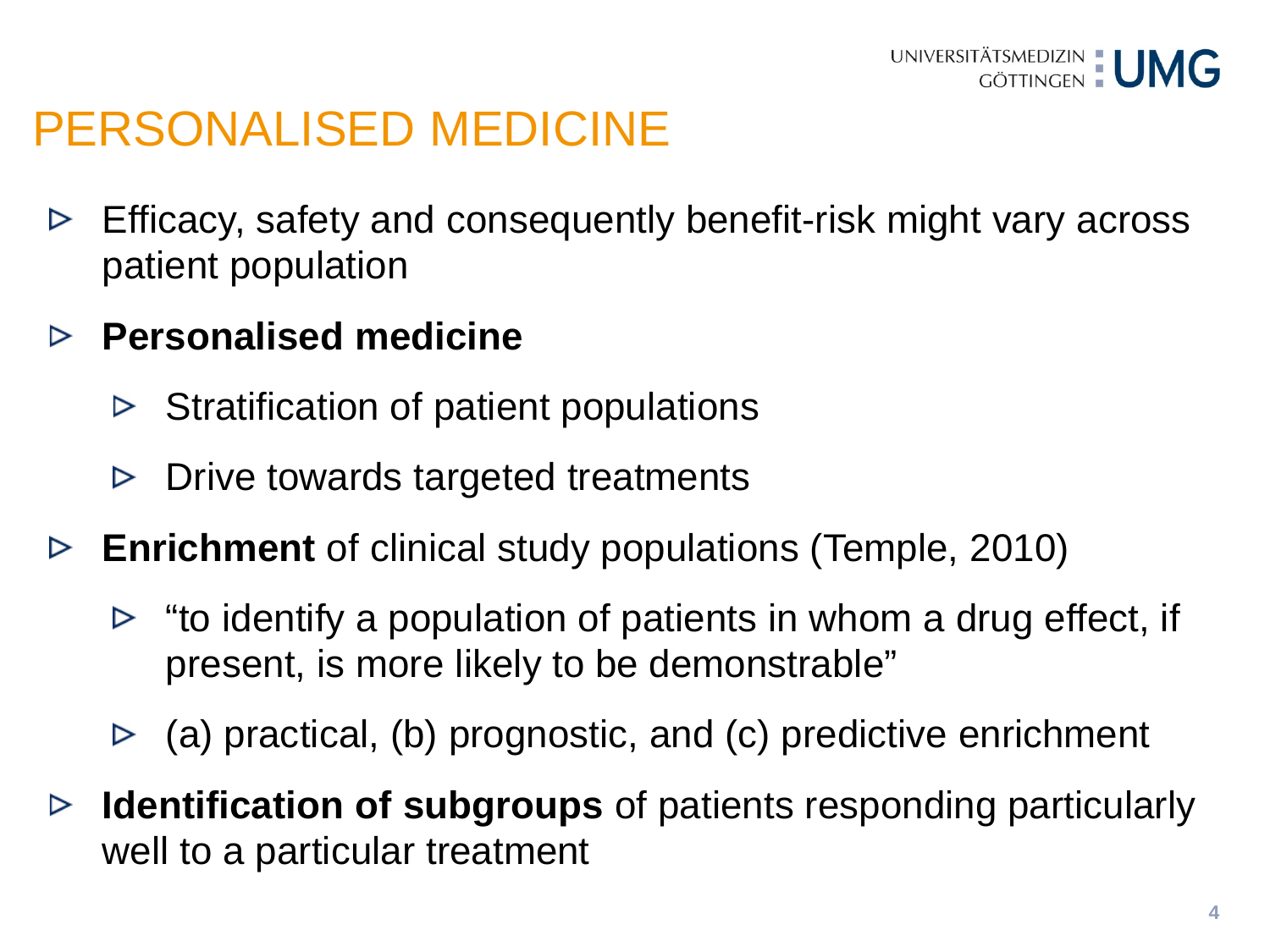# STRATIFIED MEDICINE: EXAMPLES OF TARGETED THERAPIES

Table I. Oncology products approved in the USA for selected populations.

| Compound                              | Target           | Indication                                                |
|---------------------------------------|------------------|-----------------------------------------------------------|
| Crizotinib (Xalkori <sup>®</sup> )    | ALK              | ALK-rearranged non-small cell lung cancer                 |
| Vemurafenib (Zelboraf <sup>®</sup> )  | <b>BRAF</b>      | <b>BRAF</b> mutant advanced melanoma                      |
| Trametinib (Mekinist <sup>®</sup> )   | MEK              | <b>BRAF</b> mutant advanced melanoma                      |
| Trastuzumab (Herceptin <sup>®</sup> ) | Her <sub>2</sub> | Her 2 expressing breast cancer                            |
| Lapatinib (Tykerb <sup>®</sup> )      | Her $2$          | Her 2 expressing metastatic gastric cancer                |
| Rituximab (Rituxan <sup>®</sup> )     | CD20             | $CD20(+)$ B-cell lymphomas                                |
| Cetuximab (Erbitux <sup>®</sup> )     | <b>EGFR</b>      | KRAS <sup>wt</sup> , EGFR(+) metastatic colorectal cancer |
| Panitumumab (Vectibix <sup>®</sup> )  | <b>EGFR</b>      | $KRASwt$ , EGFR $(+)$ metastatic colorectal cancer        |

#### Table I from Mehta et al. (2014) Stat Med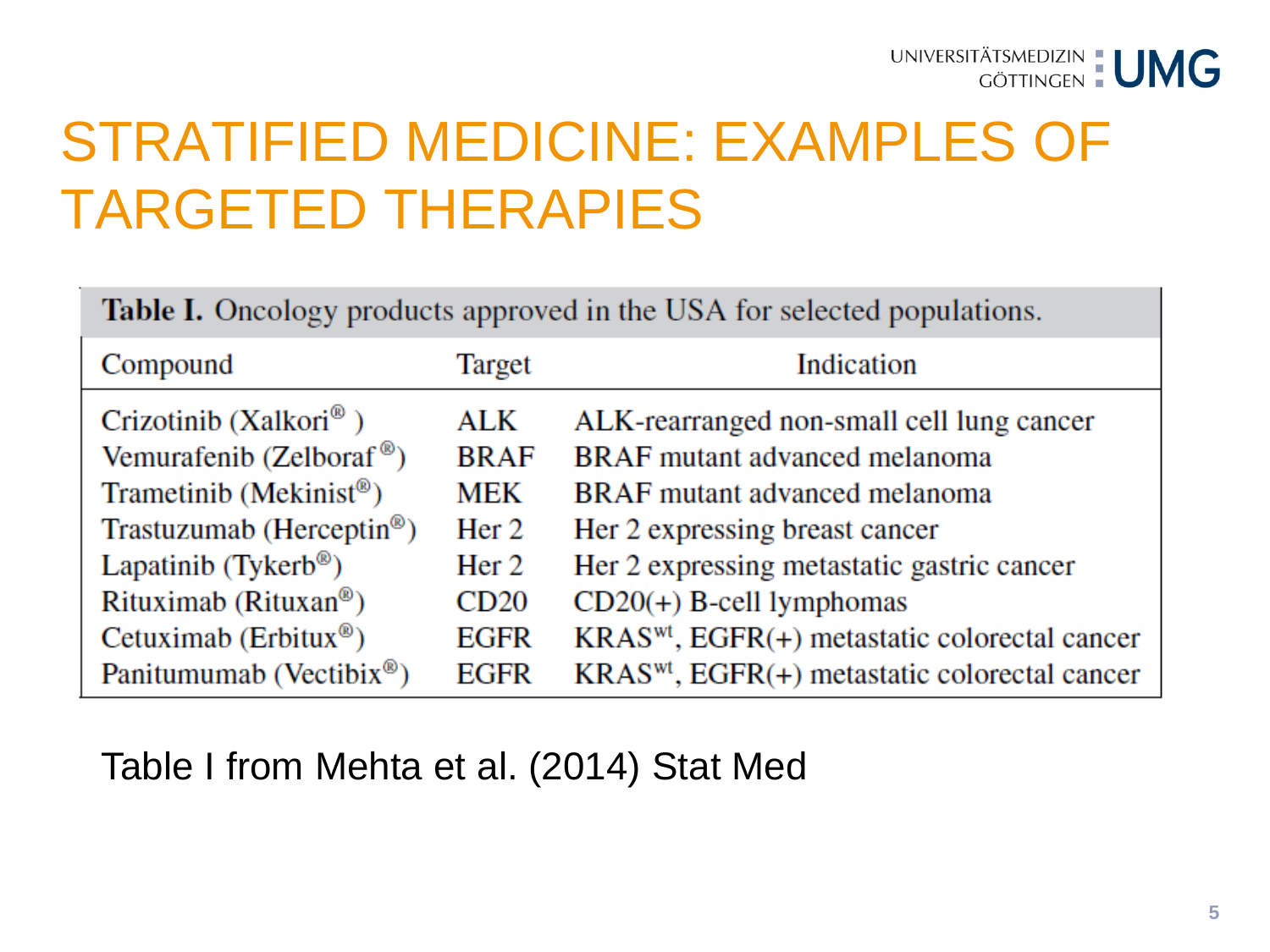#### UNIVERSITÄTSMEDIZIN | UMG STRATIFIED MEDICINE: SOME PROJECTS WE ARE INVOLVED IN

- **Better treatments** (in terms of benefit-risk ratio) **through**   $\triangleright$ **stratification of populations**
- **Clinical collaborations**  $\triangleright$ 
	- Individualize MS (KKNMS, BMBF)  $\triangleright$
	- Low back pain repository (Warwick, NIHR)  $\triangleright$
	- $\triangleright$  Stratification of ICD populations
		- EU-Trig-Treat  $\triangleright$
		- EU-CERT-ICD
- **Methodological research**  $\triangleright$ 
	- **Designs for clinical research**: biomarker-driven designs,  $\triangleright$ adaptive subgroup selection GEFÖRDERT VOM Bundesministerium

**EU-CERT-ICD** 

**NHS National Institute for Health Research** 

> **EUROPEAN COMMISSION** 7th Framework Programme for Research, technological **Development and Demonstration**





für Bildung und Forschung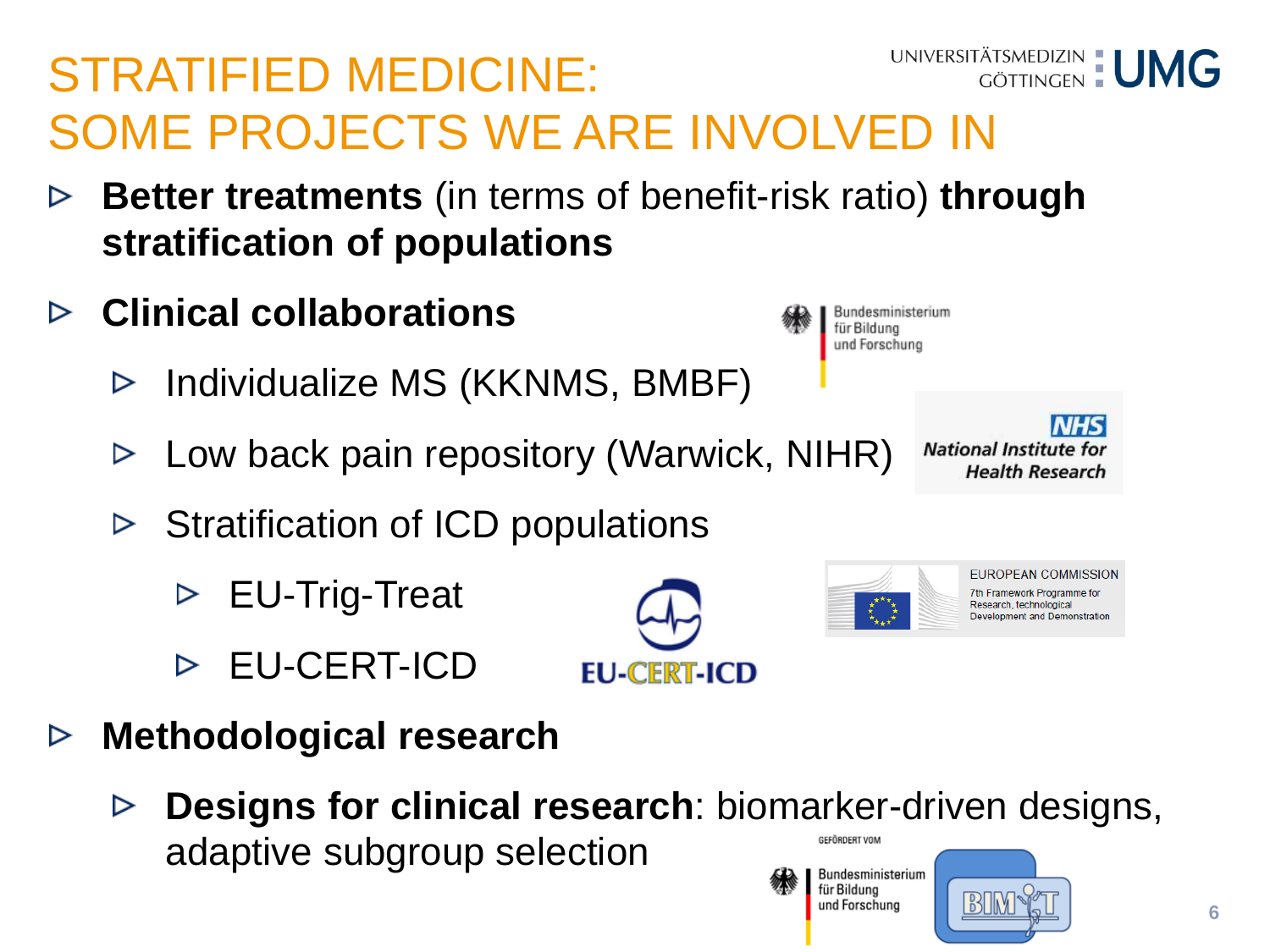#### IMPROVING OUTCOMES FROM THE TREATMENT OF LOW BACK PAIN

- NIHR funded project lead by Martin Underwood (Warwick, UK)  $\triangleright$
- **Project aim**  $\triangleright$ 
	- $\triangleright$  ,... to improve the clinical and cost-effectiveness of low back pain treatment by providing patients, their clinical advisors, and health service purchasers with better **information about which participants are most likely to benefit from which treatment choices.**"

#### **Repository**

- Individual patient data of 19 randomised controlled trials
- Total of 9,328 patients ⊳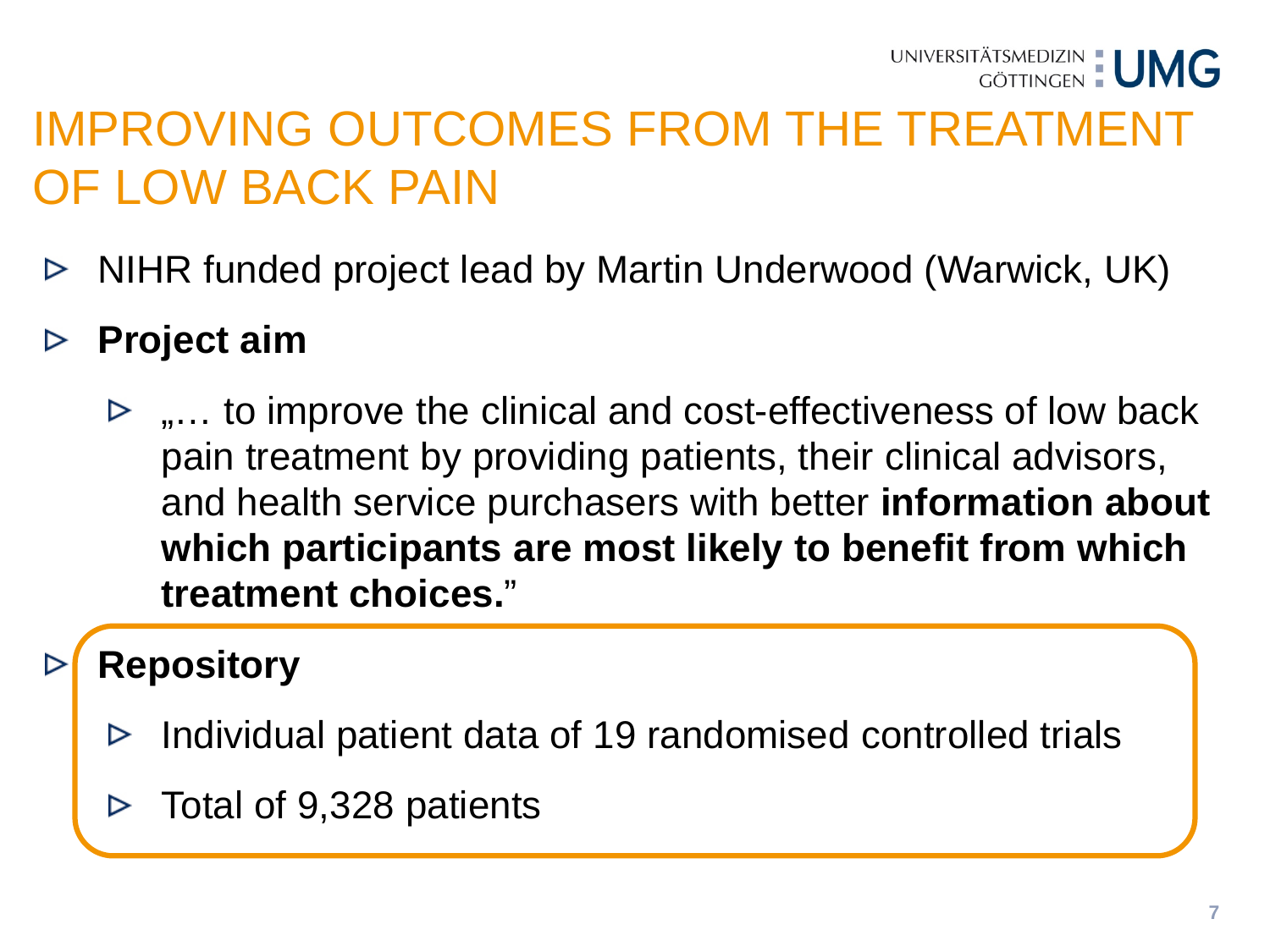## OUTLINE

- **Motivation**: Personalised medicine ▷
- **Identifying subgroups** in a single trial ▷
- Extension to several trials: **Meta-analytic framework**  $\triangleright$
- **Clinical development plans**: Integration of subgroup  $\triangleright$ identification and confirmation
- Concluding remarks ▷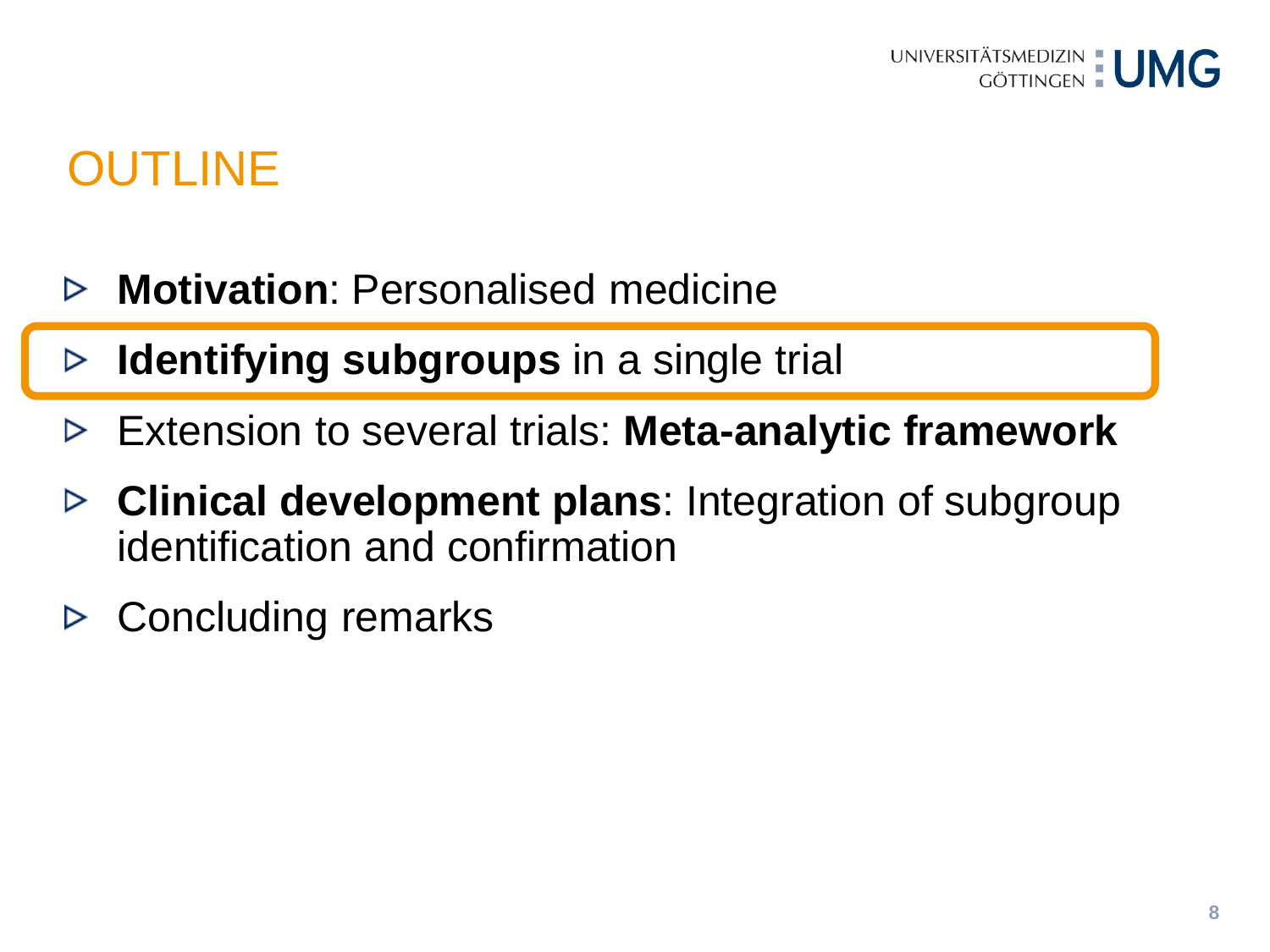

#### MODERATORS OF TREATMENT EFFECT

- Baseline variables affecting treatment effect; sometimes also  $\triangleright$ referred to as **"predictive" factors** (not to be confused with prognostic factors)
- Technically **interaction effects** between baseline variable and treatment effect
- $\triangleright$  For instance, analysis of covariance (ANCOVA) with treatment, baseline covariables and treatment-by-baseline covariable interactions
- **More sophisticated**: Fractional polynomials (Royston &  $\triangleright$ Sauerbrei, 2004)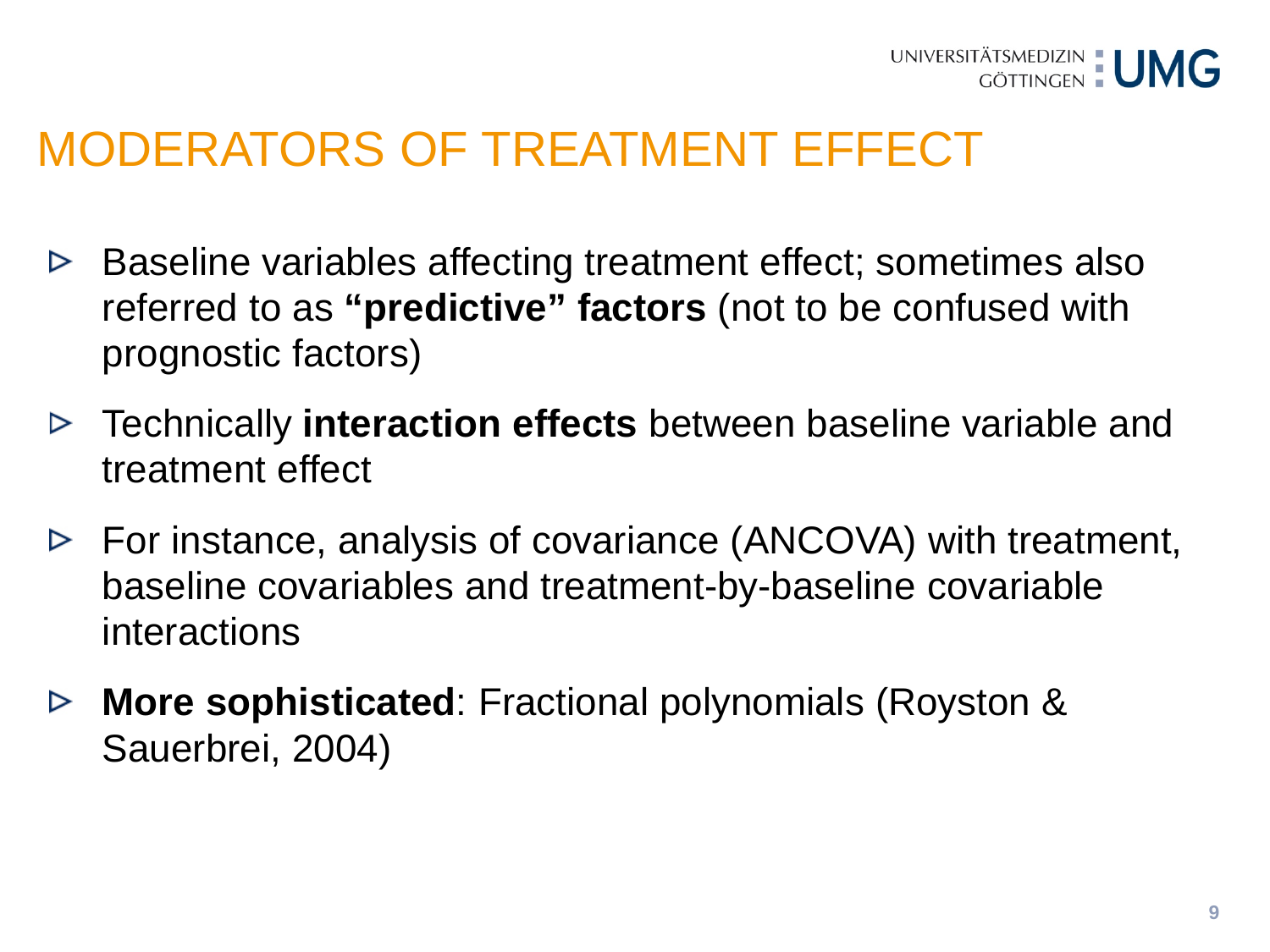

#### SUBGROUP IDENTIFICATION

- For an overview refer to recent systematic literature **review by**   $\triangleright$ **Ondra et al. (2015) on methods for subgroup identification and confirmation** in clinical trials
- **Exploratory subgroup identification**   $\triangleright$ 
	- $\triangleright$  attracted a lot of attention over the past years
	- $\triangleright$  several methods proposed
- $\triangleright$  Here we describe one we adopted when working on the back pain repository …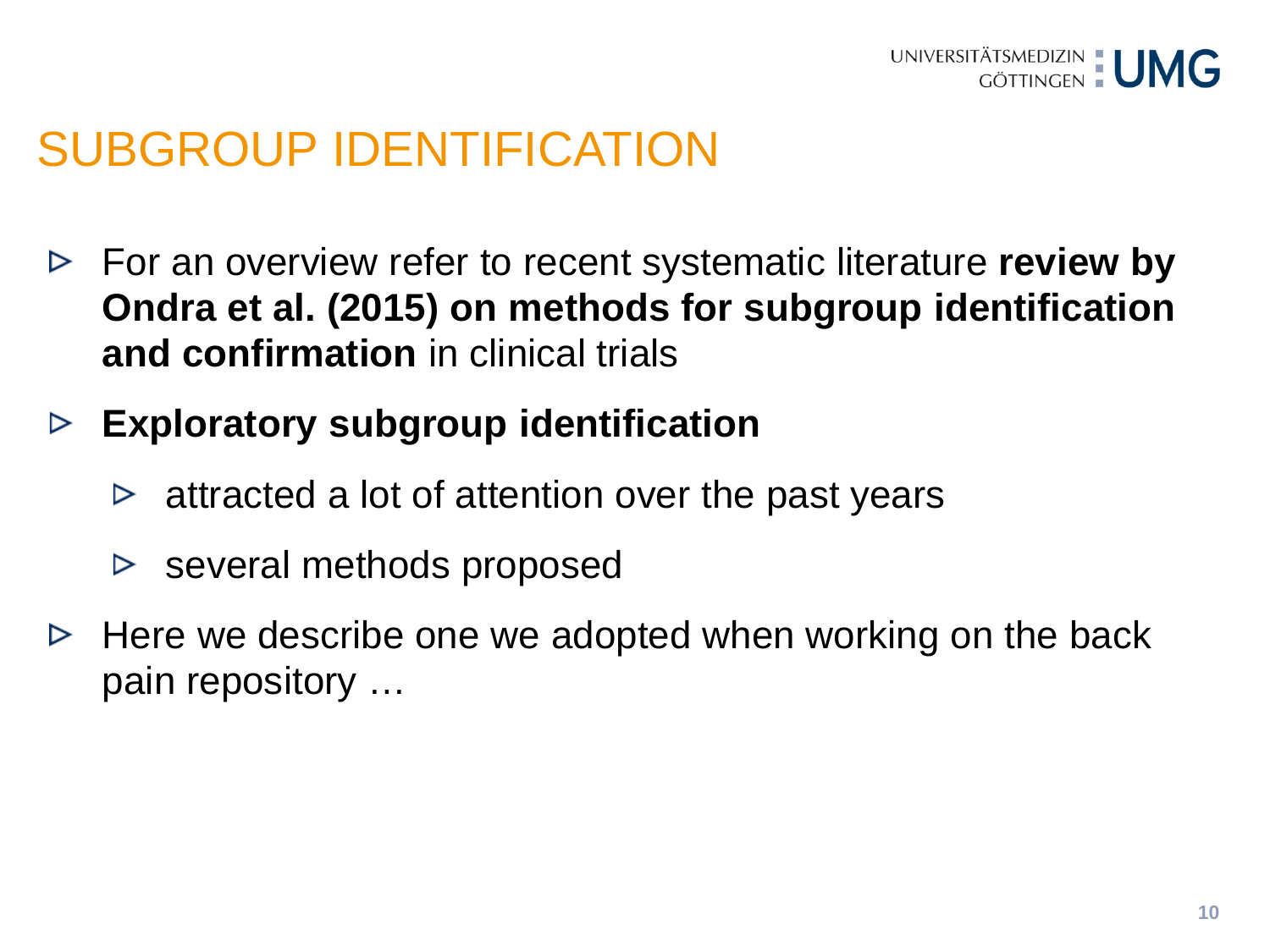## ADAPTIVE REFINEMENT BY DIRECTED PEELING (ARDP) ALGORITHM

- Proposed by LeBlanc et al. (2005) to identify risk groups  $\triangleright$ (**prognostic factors**)
- Risk groups defined by (half open) **"boxes"** resulting in simple  $\triangleright$ rules
- Here modified to identify subgroups responding particularly well  $\triangleright$ to treatment (**predictive factors**)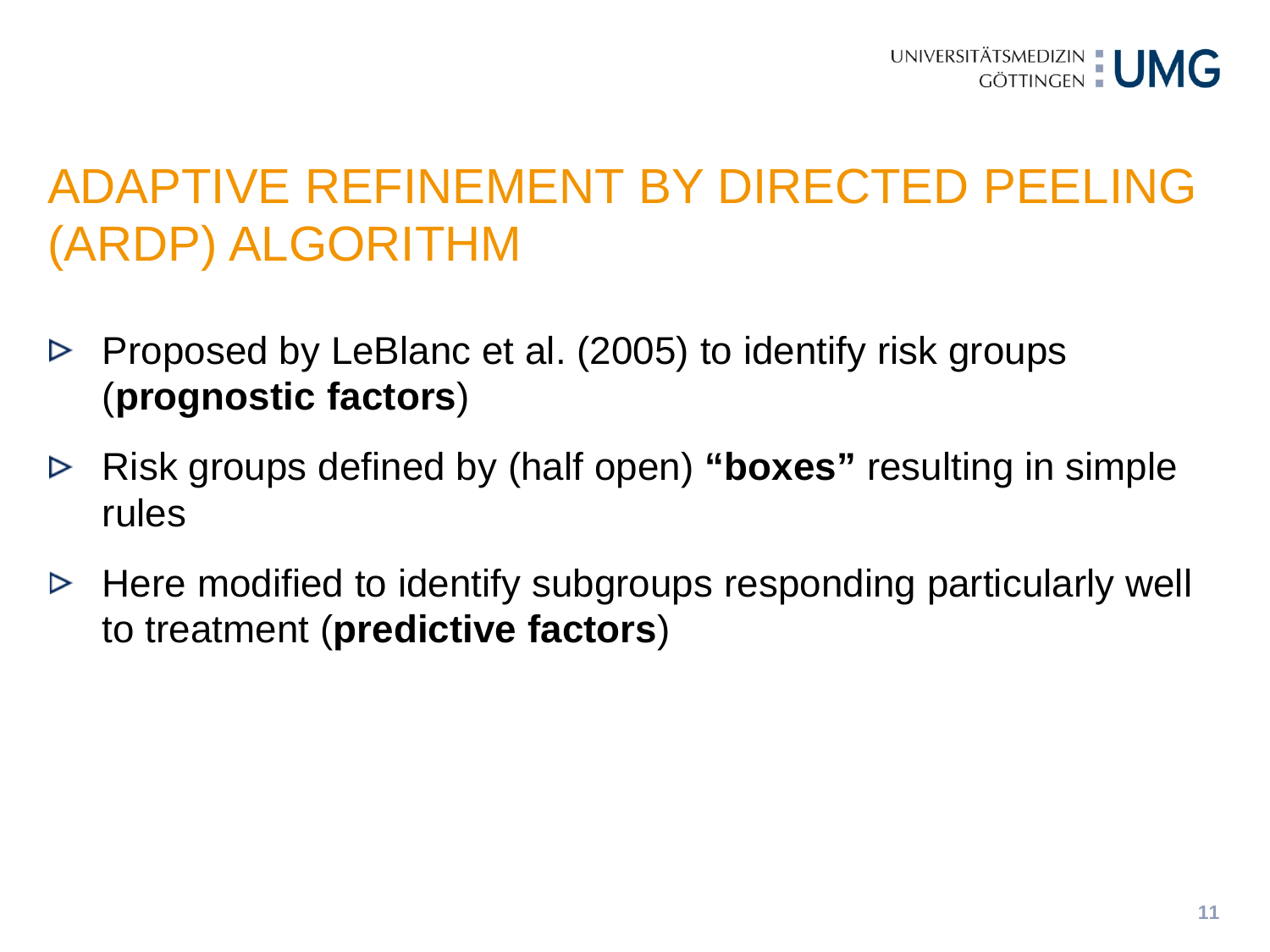#### SUB-GROUP IDENTIFICATION: UNIVERSITÄTSMEDIZIN | UMG ADAPTIVE REFINEMENT BY DIRECTED PEELING

- 1. Investigating **interactions of covariates with treatment** determines covariates to be included and direction of peeling
- 2. Start with a "subgroup"  $B<sup>0</sup>$  that includes all observations.
- 3. For each variable we **peel a certain number of observations off** resulting in subgroups  $B_j^m$ ,  $j = 1, ..., p$ .
- 4. For each subgroup  $B_j^m$  calculate the **treatment-by-subgroup interaction** and select the  $B_j^m$  which gives the largest improvement on the interaction effect in comparison to the previous iteration. The selected subgroup is then called  $R^{m+1}$ .
- 5. Estimate the treatment effects for the outcome of interest for subgroup  $B^{m+1}$ .
- 6. Repeat steps 3 to 5 until the size of the remaining region is not smaller than *r*.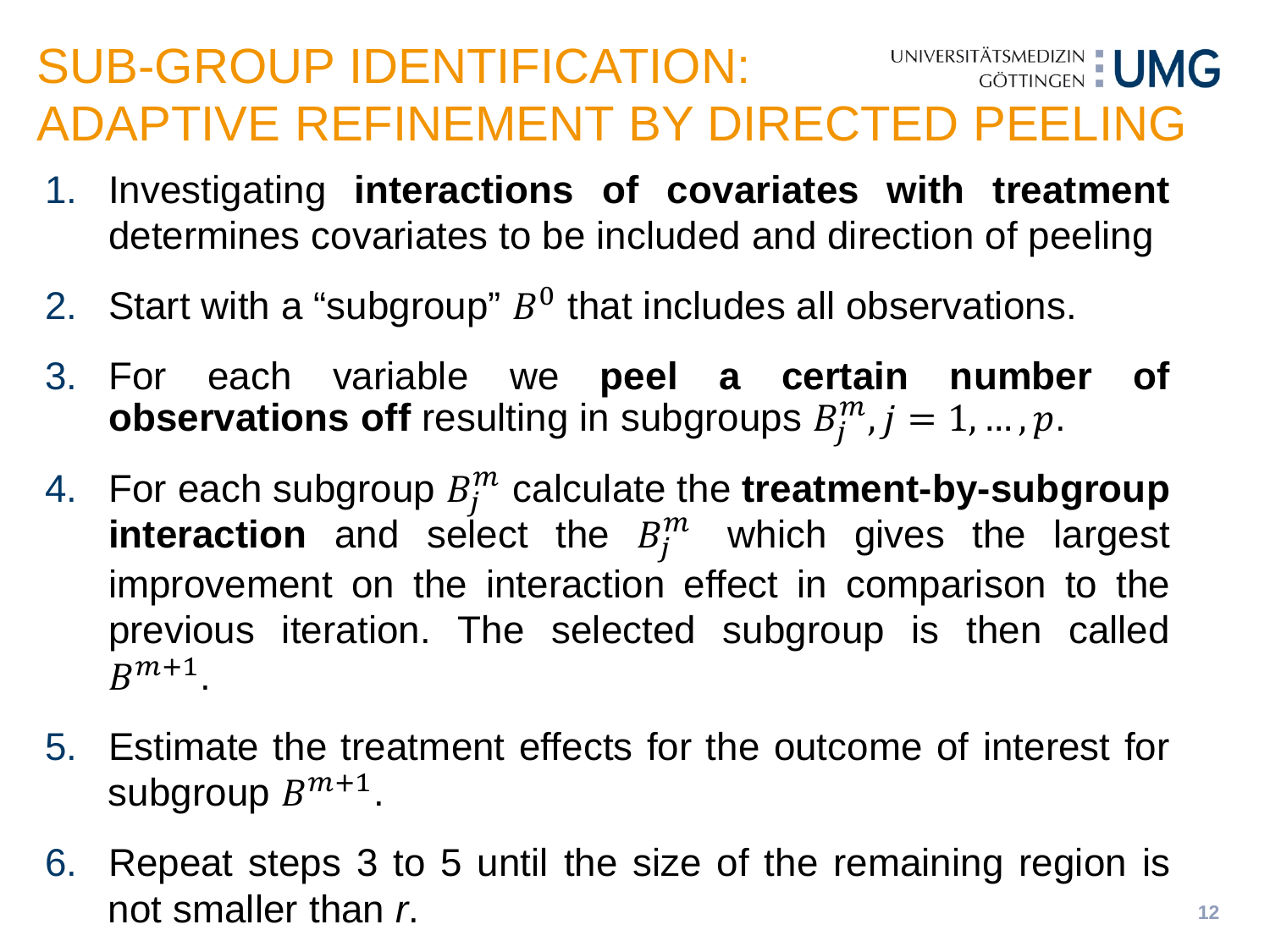

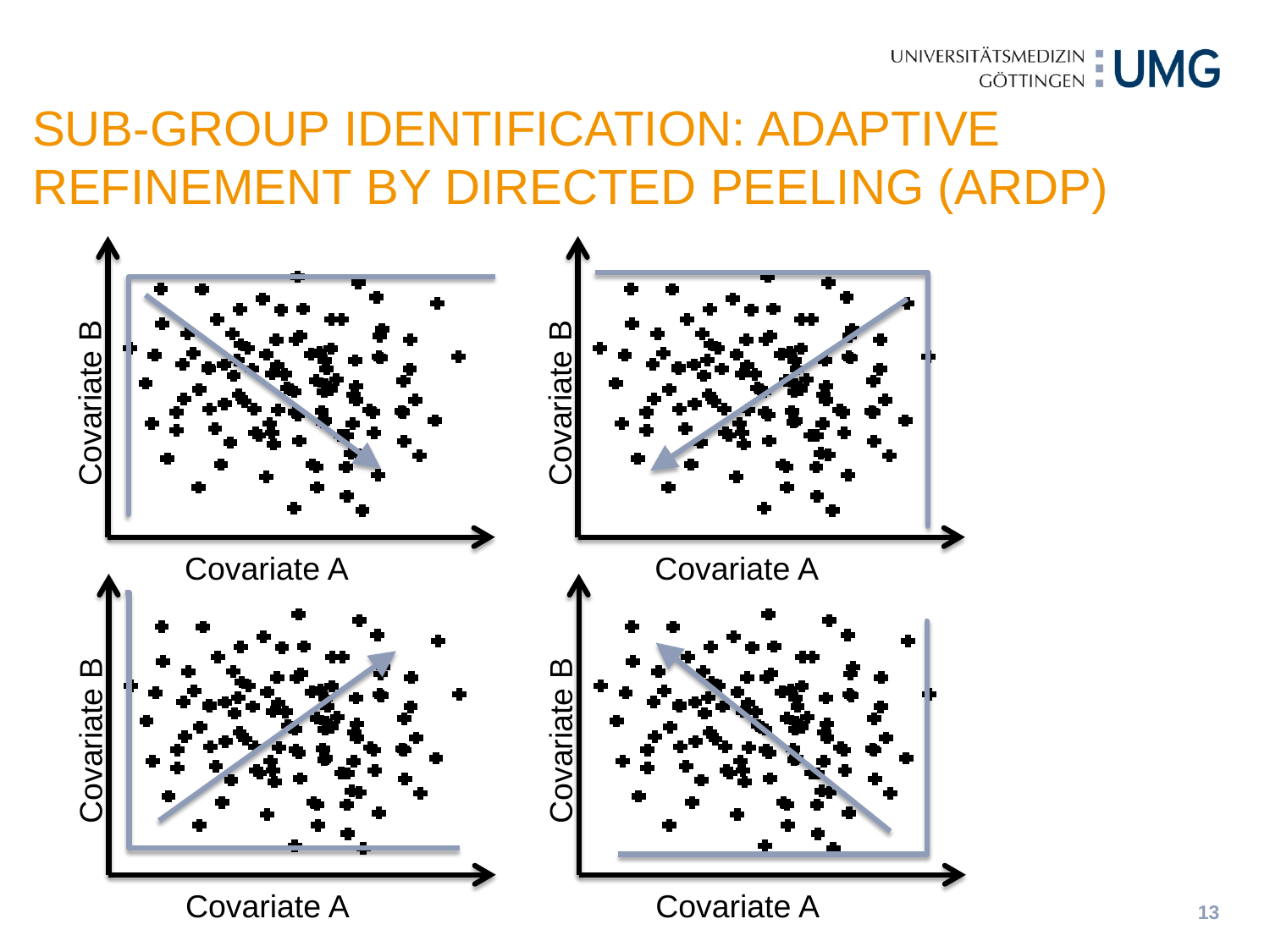



**14**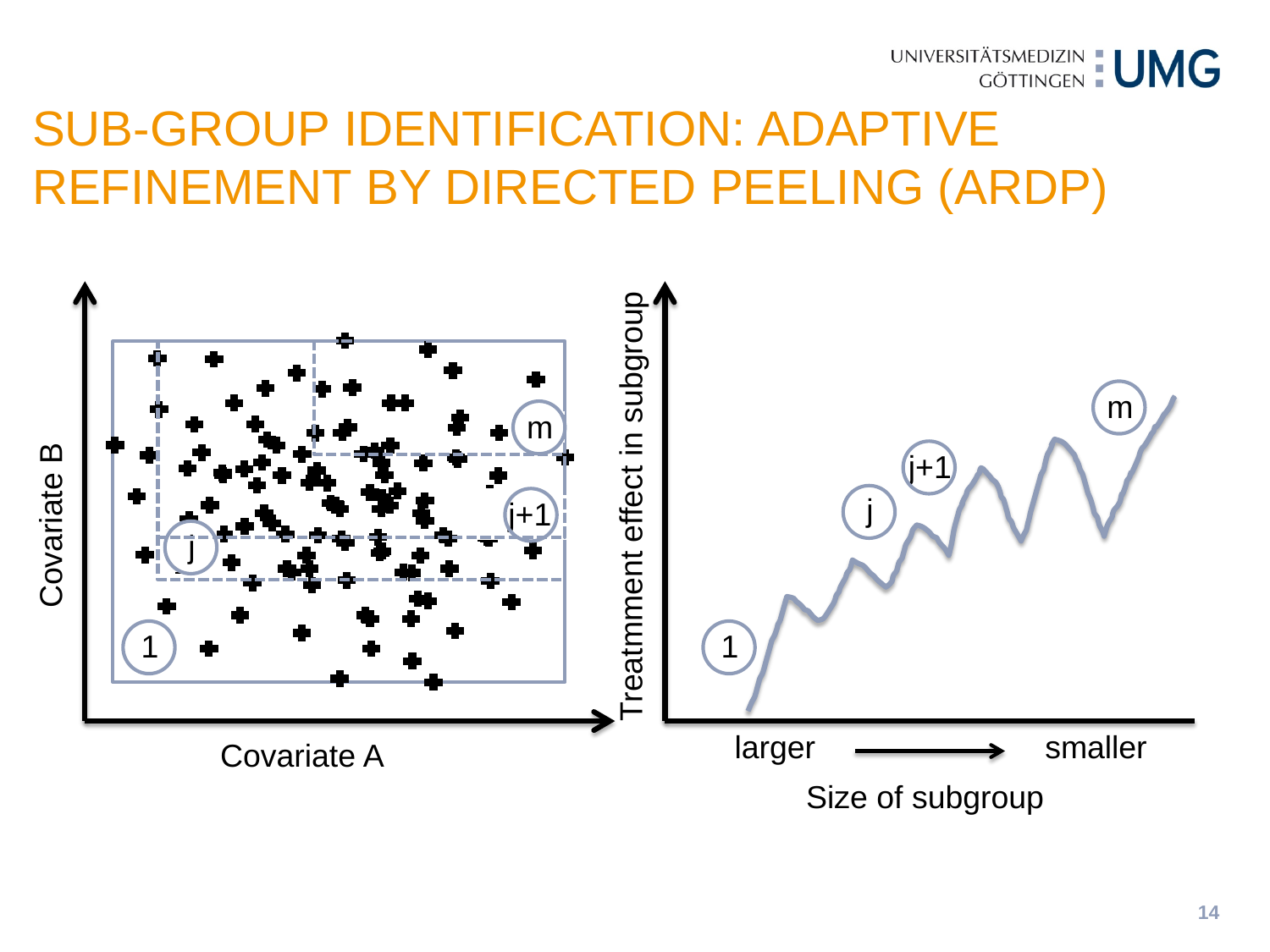- **Algorithm can be applied to various kinds of endpoints**  $\triangleright$ 
	- Continuous: Gaussian linear models
	- Binary: logistic regression  $\triangleright$
	- $\triangleright$  Time-to-event: Cox proportional hazard models
- **No distributional assumption regarding the covariates**  required, but they should be ordinal with sufficient number of possible outcomes
- $\triangleright$  If covariable not ordinal, then order could be imposed: order the categories by the regression coefficients estimated in Step 1 of the algorithm (LeBlanc et al., 2005).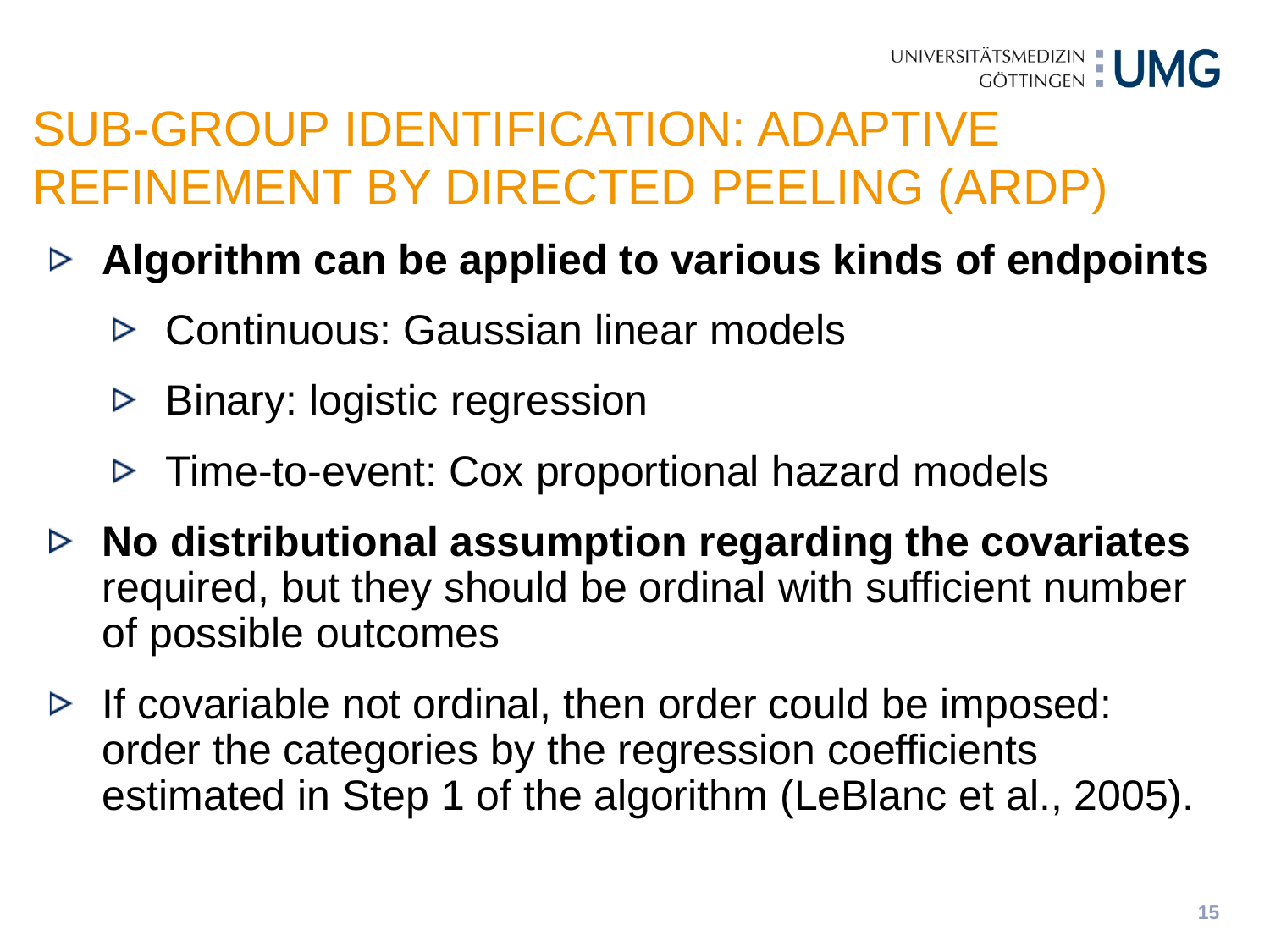- $\triangleright$  "Experience with simulated data with low signal shows that there can be **substantial estimation bias due to peeling** if there are a moderate number of predictors (p>5)." (LeBlanc et al., 2005)
- LeBlanc et al. (2005) suggested **resampling methods** to reduce  $\triangleright$ selection bias and for inference
- **K-fold crossvalidation** to reduce bias in estimation  $\triangleright$
- **Permutation test** to test whether the prognostic subgroups are associated with outcome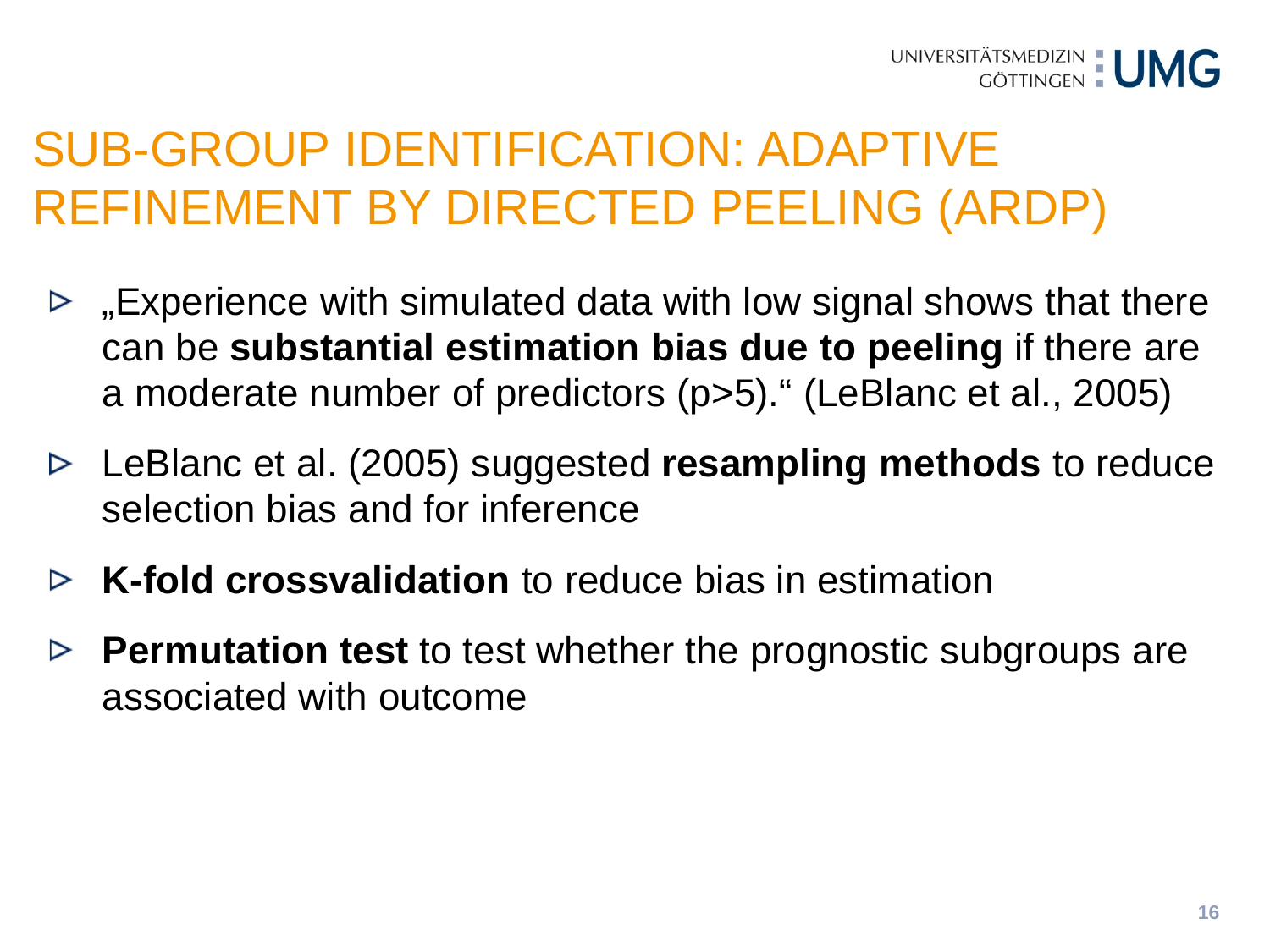## OUTLINE

- **Motivation**: Personalised medicine  $\triangleright$
- **Identifying subgroups** in a single trial ▷
- Extension to several trials: **Meta-analytic framework**  $\triangleright$
- **Clinical development plans**: Integration of subgroup  $\triangleright$ identification and confirmation
- Concluding remarks ▷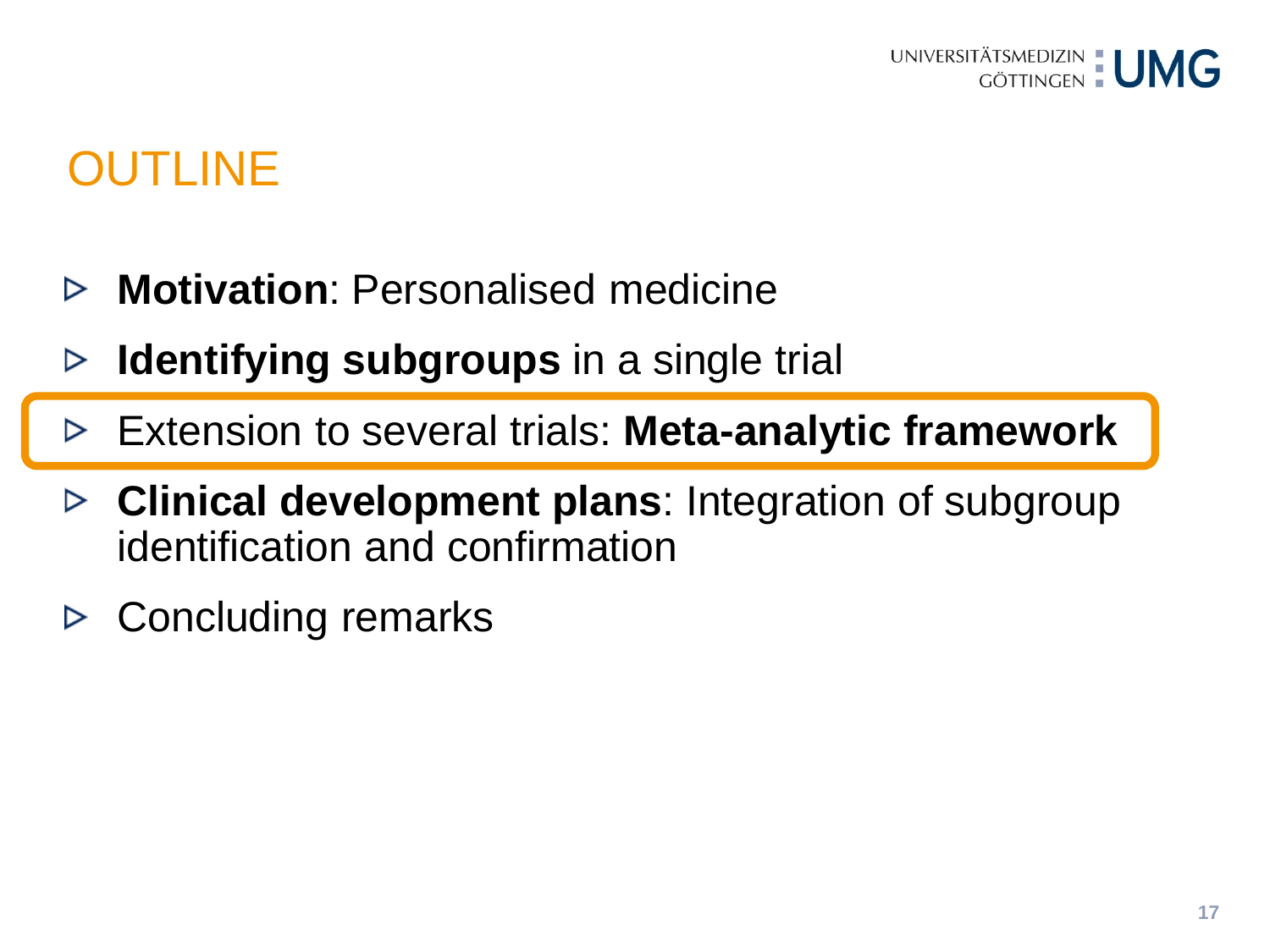

#### MODERATORS OF TREATMENT EFFECT

- Modelling **between-study heterogeneity**  $\triangleright$
- **Hierarchical (mixed-effects) model**   $\triangleright$ 
	- $\triangleright$  Fixed effects: treatment, covariables, treatment-by-covariable interactions
	- $\triangleright$  Random effects: trial and trial-by-treatment interaction (as in random effects meta-analysis)
	- **Example with continuous outcome in SAS**

```
1 \Boxproc mixed data=&data;
2.
     class &trt &trials:
    model &outcome = &trt &var &trt*&var / s ddfm=satterth;
31
4
     random intercept &trt / subject=&trials;
5
     repeated / group=&trials;
6
  run:
```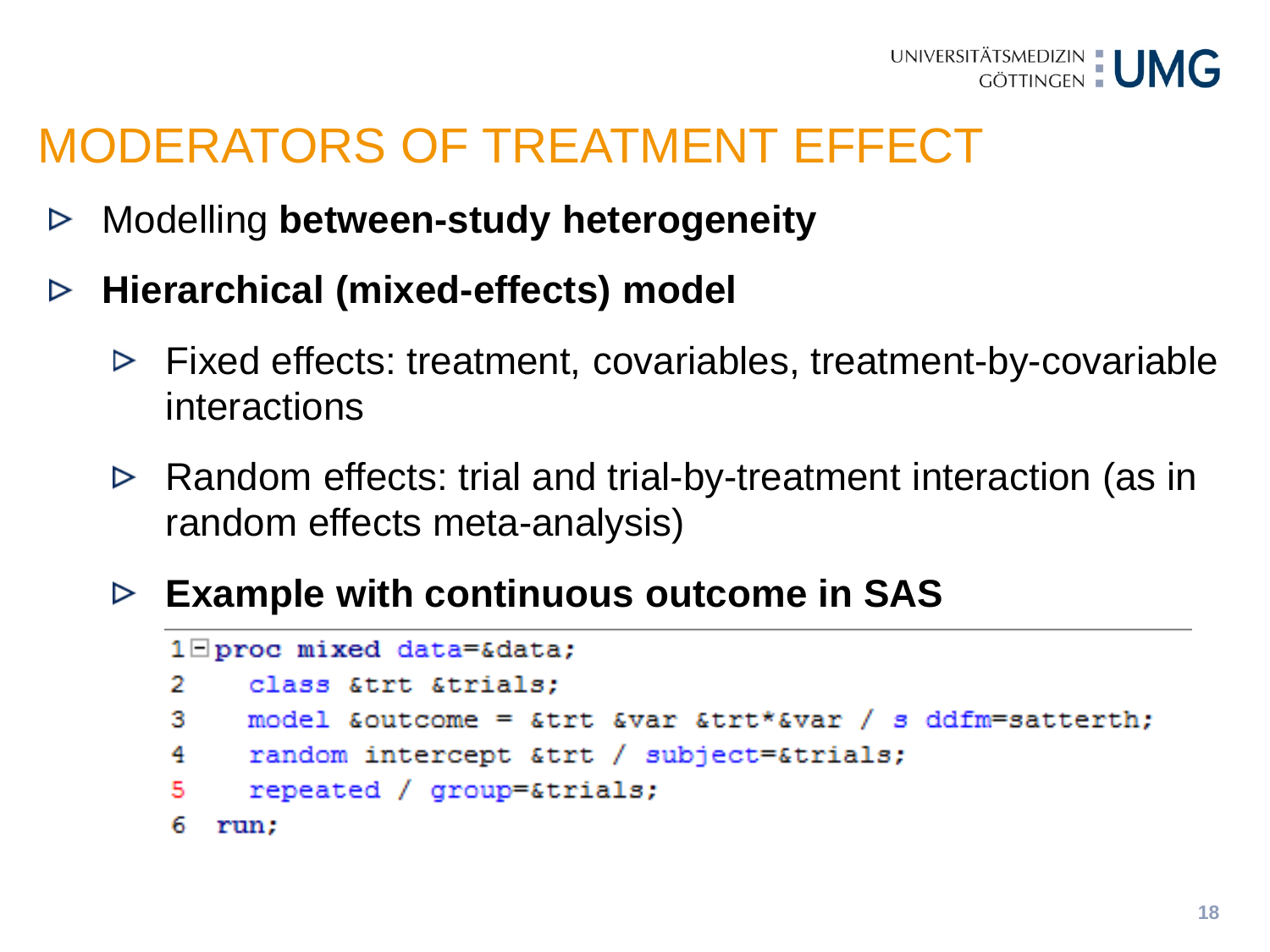- Extension to multiple trials by including terms for between-trial  $\triangleright$ heterogeneity in the model
- **Random effects meta-analyses of interaction effects** 
	- $\triangleright$  Two-step procedure: interaction effects estimated from individual trials are combined in random-effects metaanalyses
	- One-step procedure: hierarchical model  $\triangleright$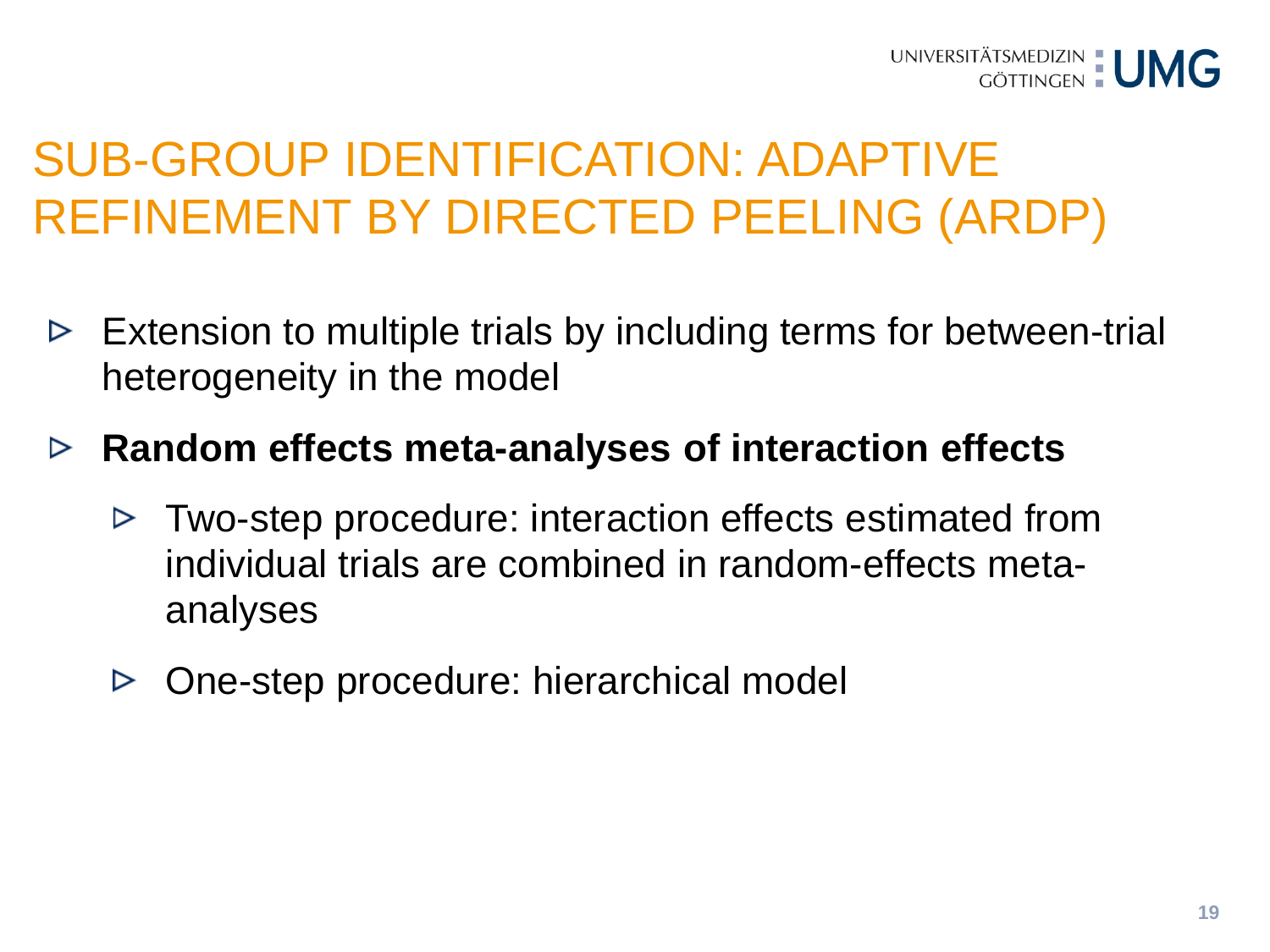#### ESTIMATION OF BETWEEN-TRIAL ESTIMATION OF BETWEEN-TRIAL UNIVERSITÄTSMEDIZIN : UMG<br>HETEROGENEITY WITH FEW TRIALS



Friede et al. (2015)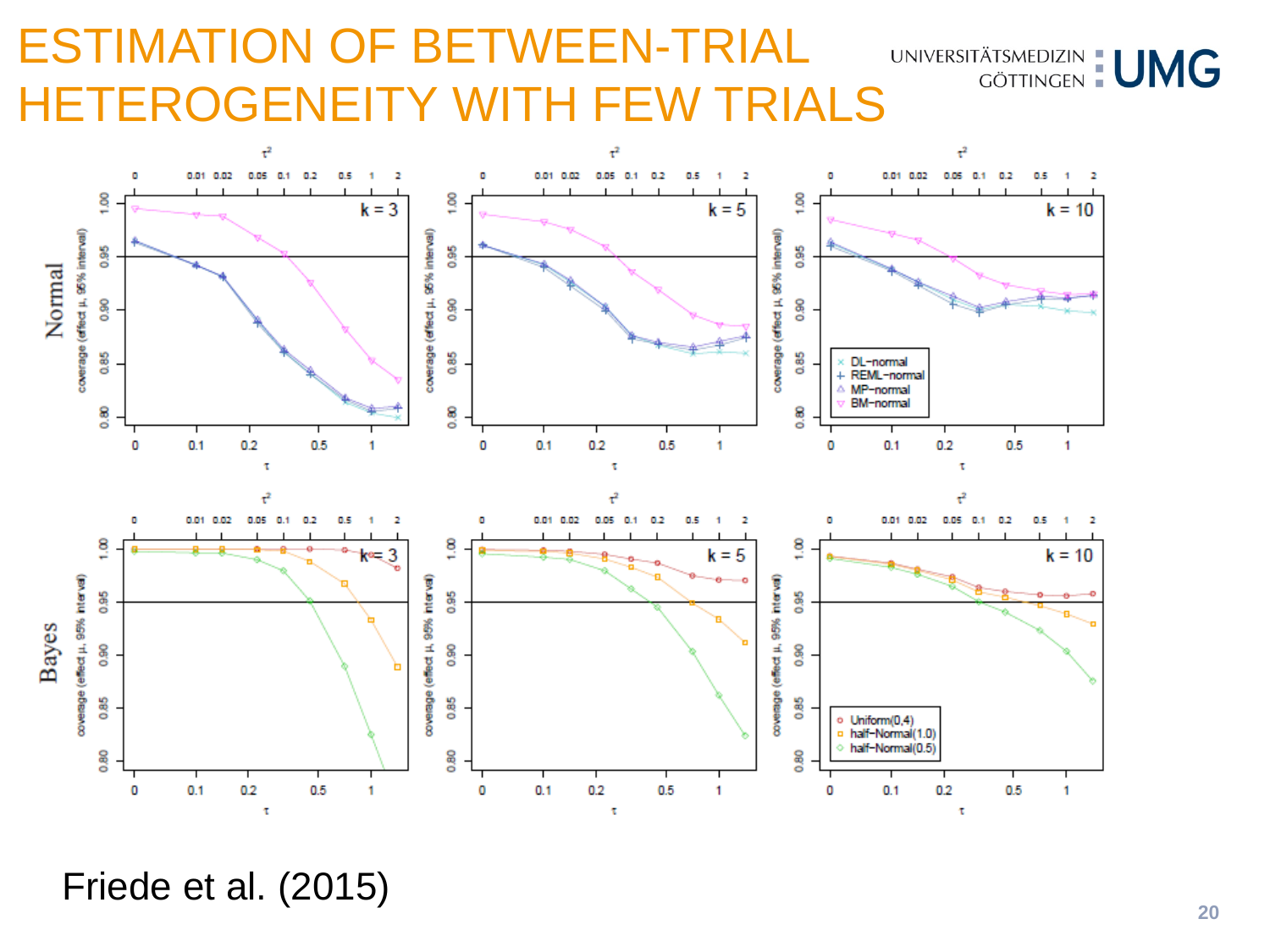#### META-ANALYSIS WITH FEW SMALL STUDIES

#### If you want to learn more about this … ▷

Evidence Synthesis and the Use of Co-Data (CEN Invited Session)

**Invited** session Wednesday, 17 June 2015  $09:00 - 10:30$ Room:  $U6-A10$ Session chair: Held, Leonhard; Friede, Tim

Meta-analysis of few small studies in small populations and rare diseases Röver, Christian : Author list: Röver, Christian: Neuenschwander, Beat: Wandel, Simon: Friede, Tim

The between-study heterogeneity plays a central role in random-effects meta-analysis. Especially when the analysis is based on few studies, which is a common problem not only for rare diseases, external a-priori information on heterogeneity may be helpful. In case of little information, the use of plausible weakly informative priors is recommended. Computational simplifications (using the bmeta R package) helped to speed up computations for Bayesian standard random-effects meta-analysis to explore the frequentist properties of Bayesian estimators for different priors. We investigated a range of scenarios (heterogeneities, numbers of studies), to compare bias, MSE and coverage of the Bayesian and classical estimators. The different approaches are illustrated using an application in pediatric transplantation.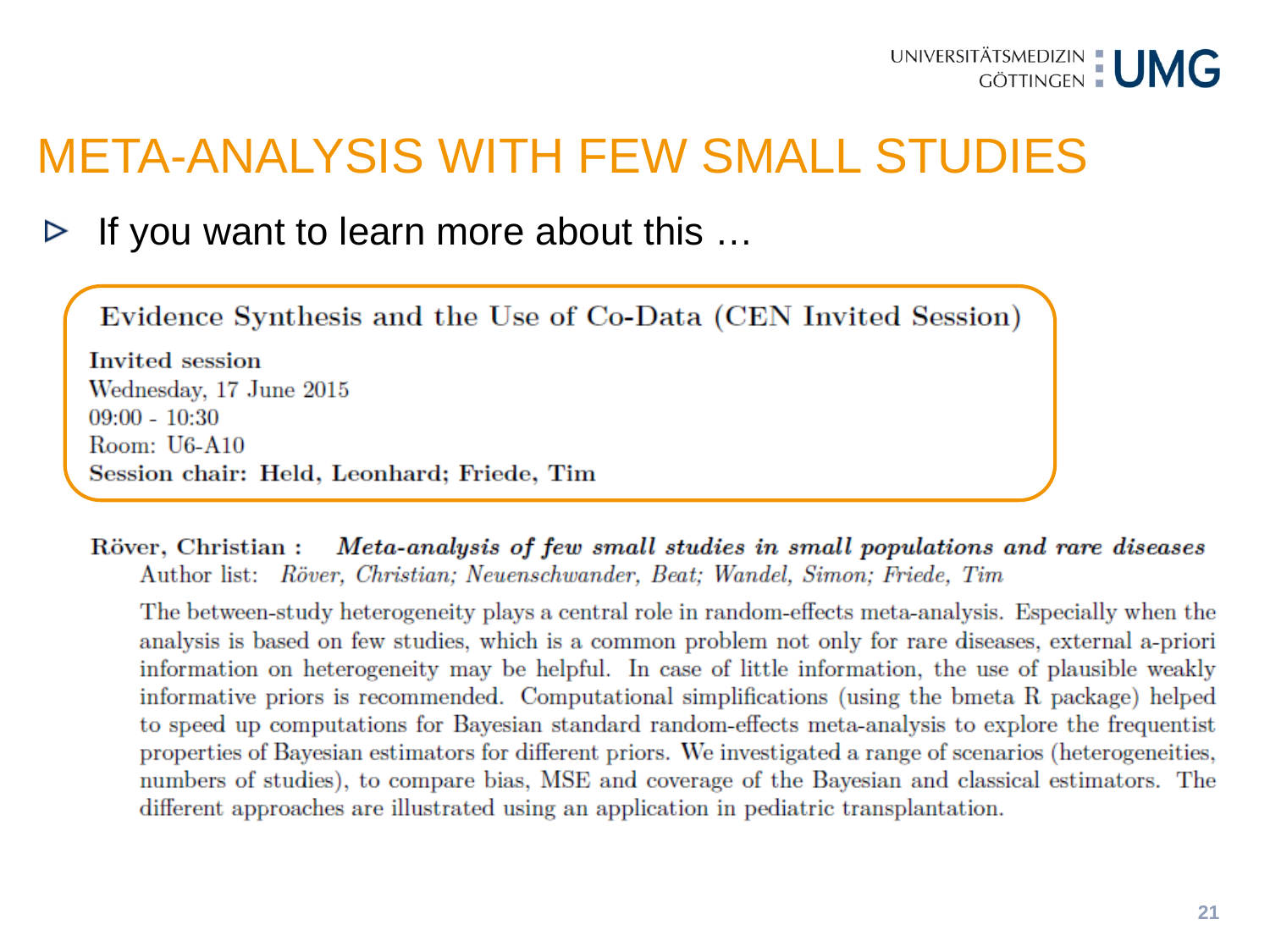## OUTLINE

- **Motivation**: Personalised medicine ▷
- **Identifying subgroups** in a single trial ▷
- Extension to several trials: **Meta-analytic framework**  $\triangleright$
- **Clinical development plans**: Integration of subgroup identification and confirmation
- $\triangleright$  Concluding remarks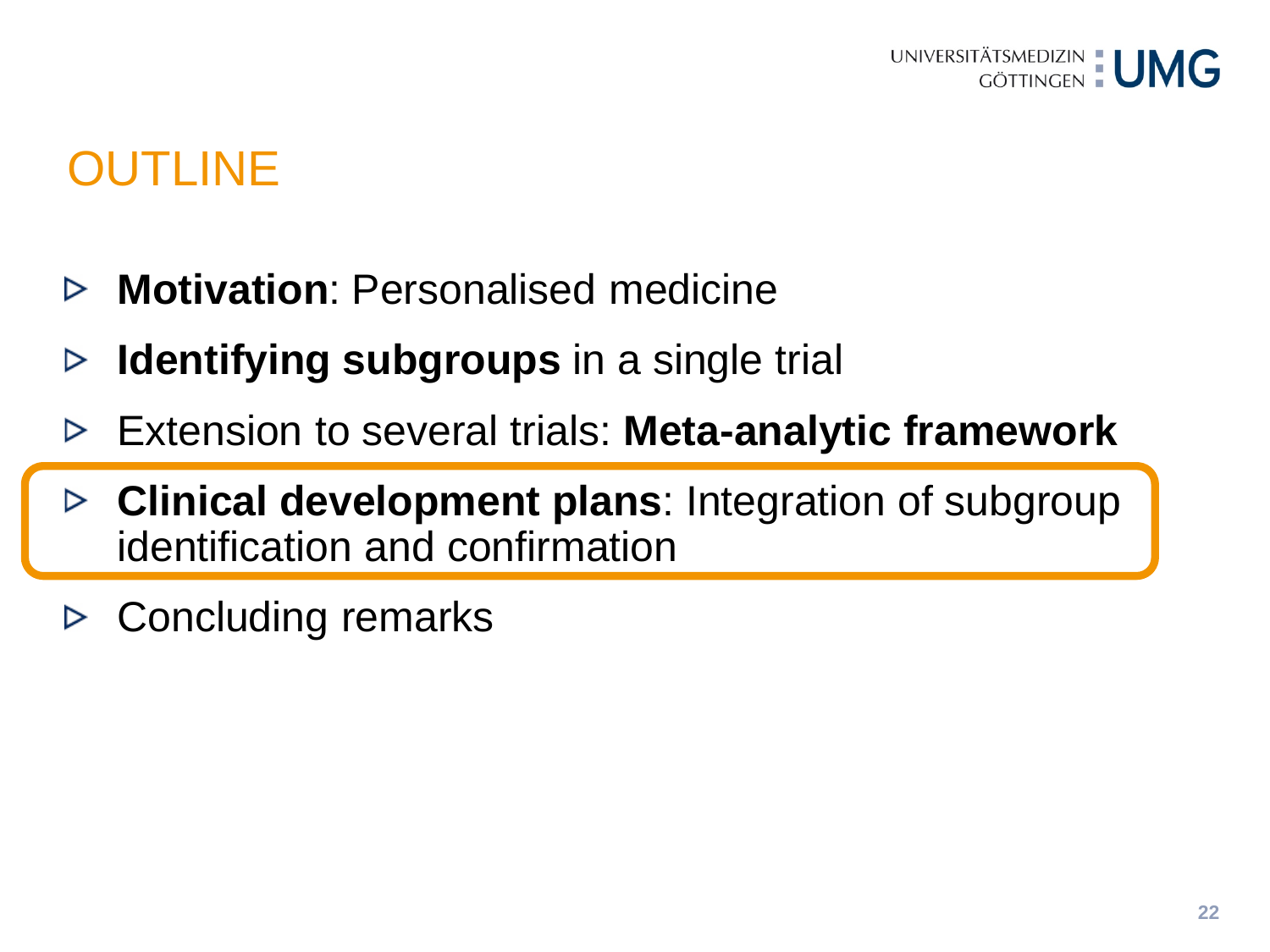

# STRATIFIED MEDICINE



#### **Full population Sub-population**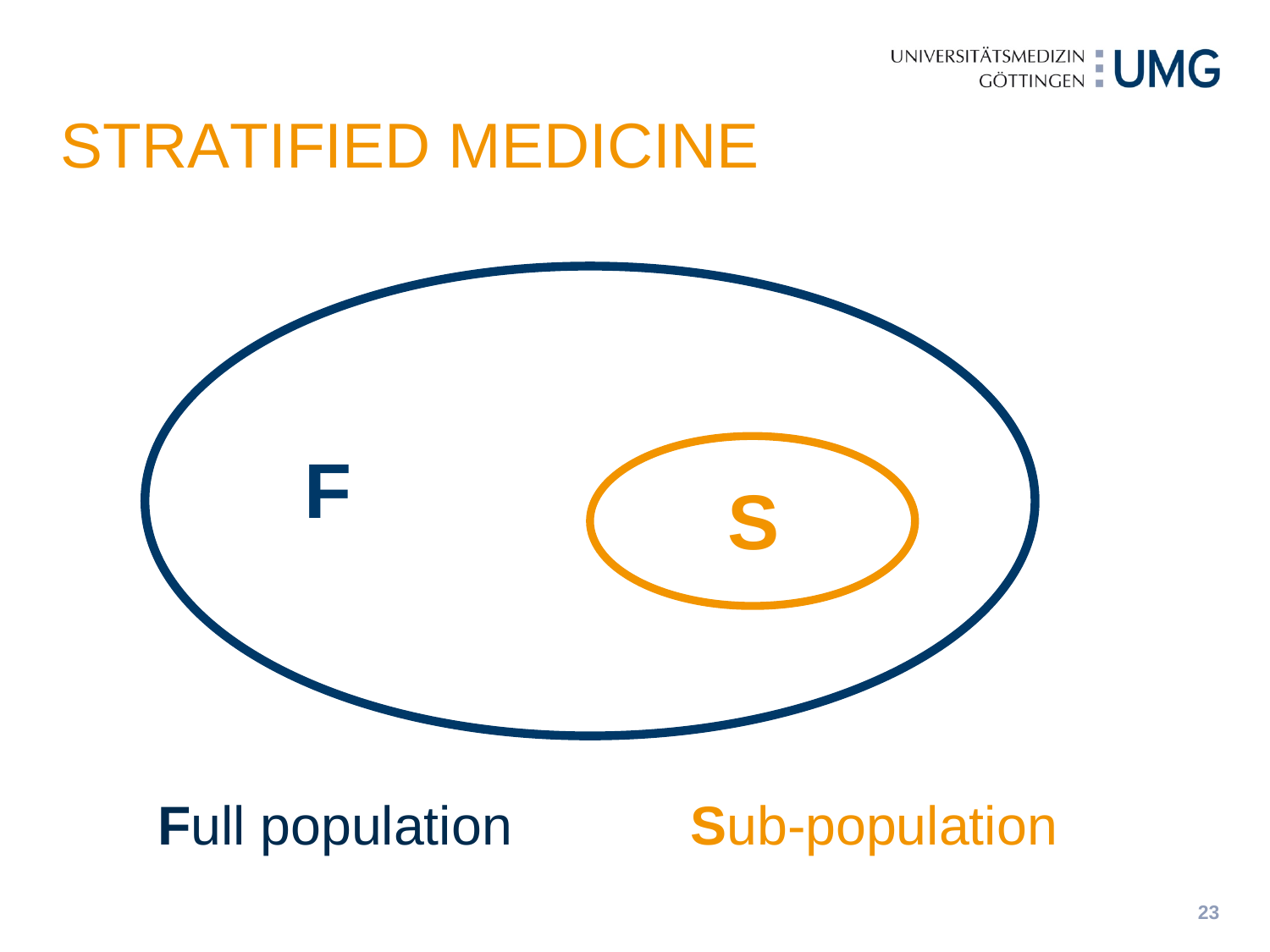

## CLINICAL DEVELOPMENT PROGRAMME INCLUDING AN ADAPTIVE ENRICHMENT DESIGN

- Biomarker-defined subgroup identified in exploratory study  $\triangleright$
- Subgroup to be confirmed by independent data  $\triangleright$
- Confirmation of treatment effect in selected population $\triangleright$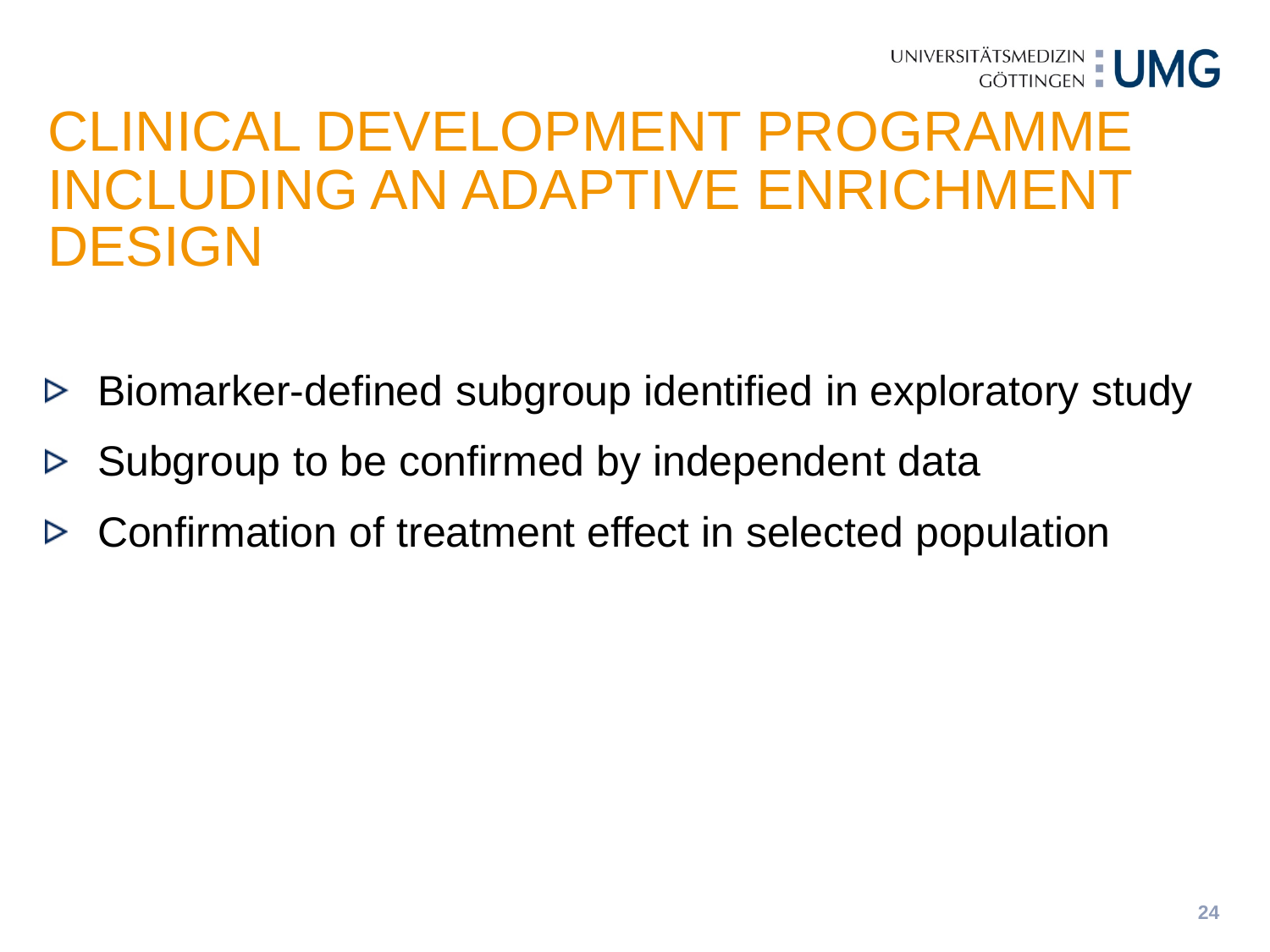

# ADAPTIVE ENRICHMENT DESIGN

- Stage 1: Recruit patients from full population (F)  $\triangleright$
- **Interim analysis**: make the decisions on …  $\triangleright$ 
	- $\triangleright$  whether trial is stopped for futility
	- $\triangleright$  if trial is continued, decide whether recruitment is from full population (F) or subpopulation (S) (enrichment)
	- $\triangleright$  testing strategy in final analysis
- **Final analysis**: test for an effect in F and/ or S $\triangleright$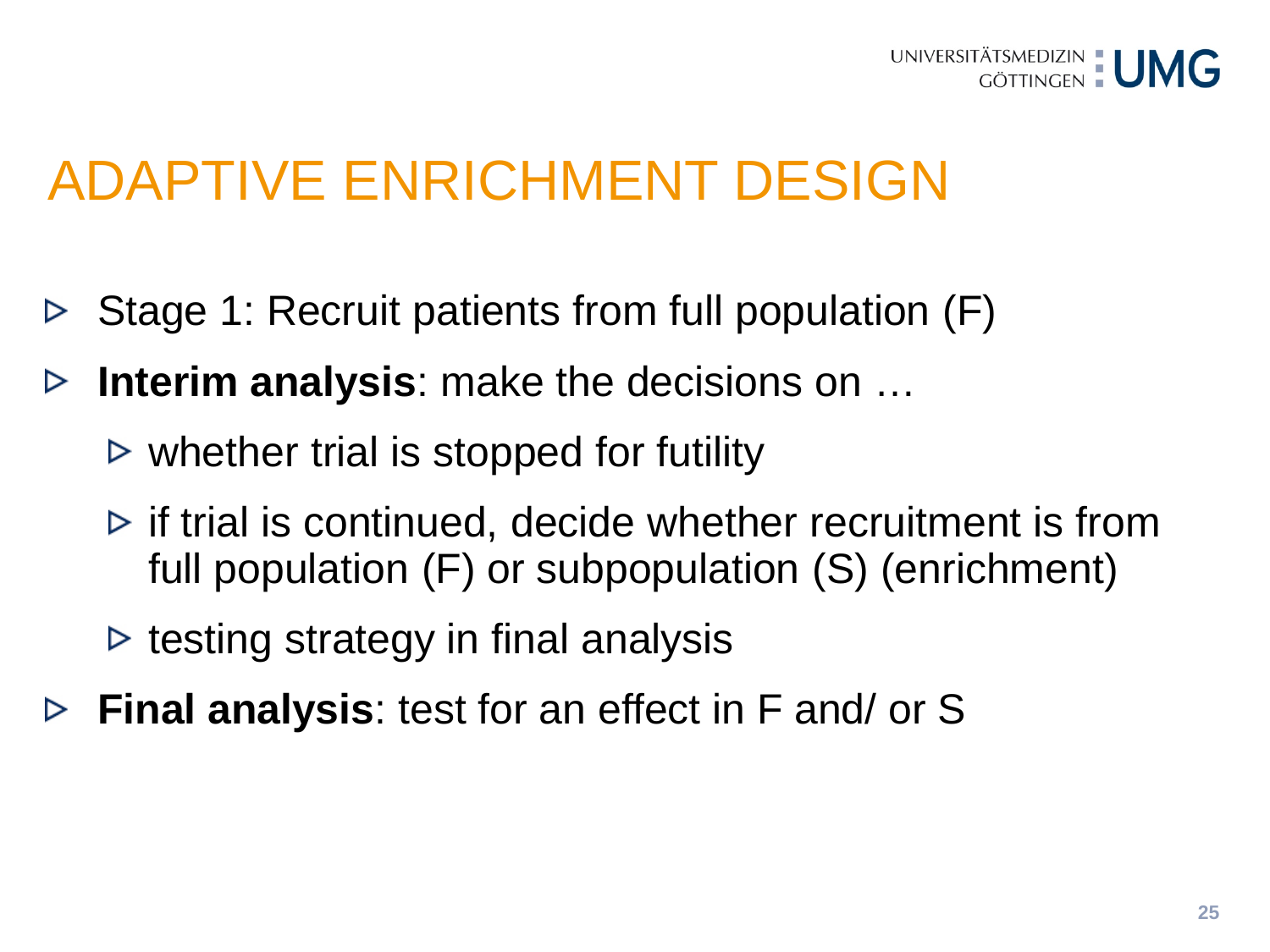

# ADAPTIVE ENRICHMENT DESIGN

If you want to learn more about this topic … $\triangleright$ 

Adaptive Clinical Trials with Subpopulation Selection

Invited session Thursday, 18 June 2015  $14:00 - 15:30$ Room: Aula Martini Session chair: Heinzmann, Dominik; Rufibach, Kaspar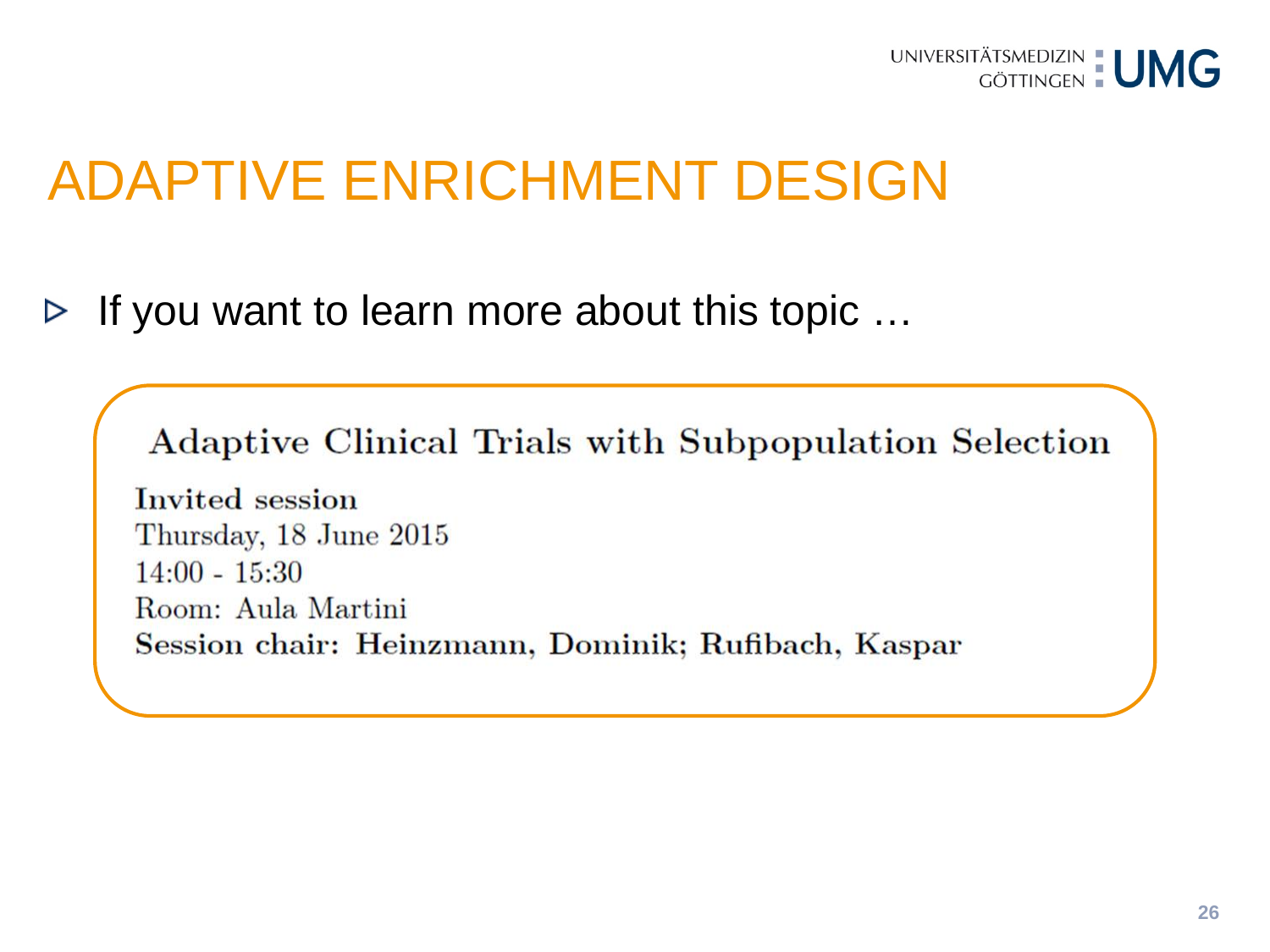#### UNCERTAINTY IN PLANNING TRIALS: UNIVERSITÄTSMEDIZIN : UMG Trends in Placebo Event rates in Chronic Conditions



publication year

Nicholas et al. (2011) MSJ Röver et al. (2015)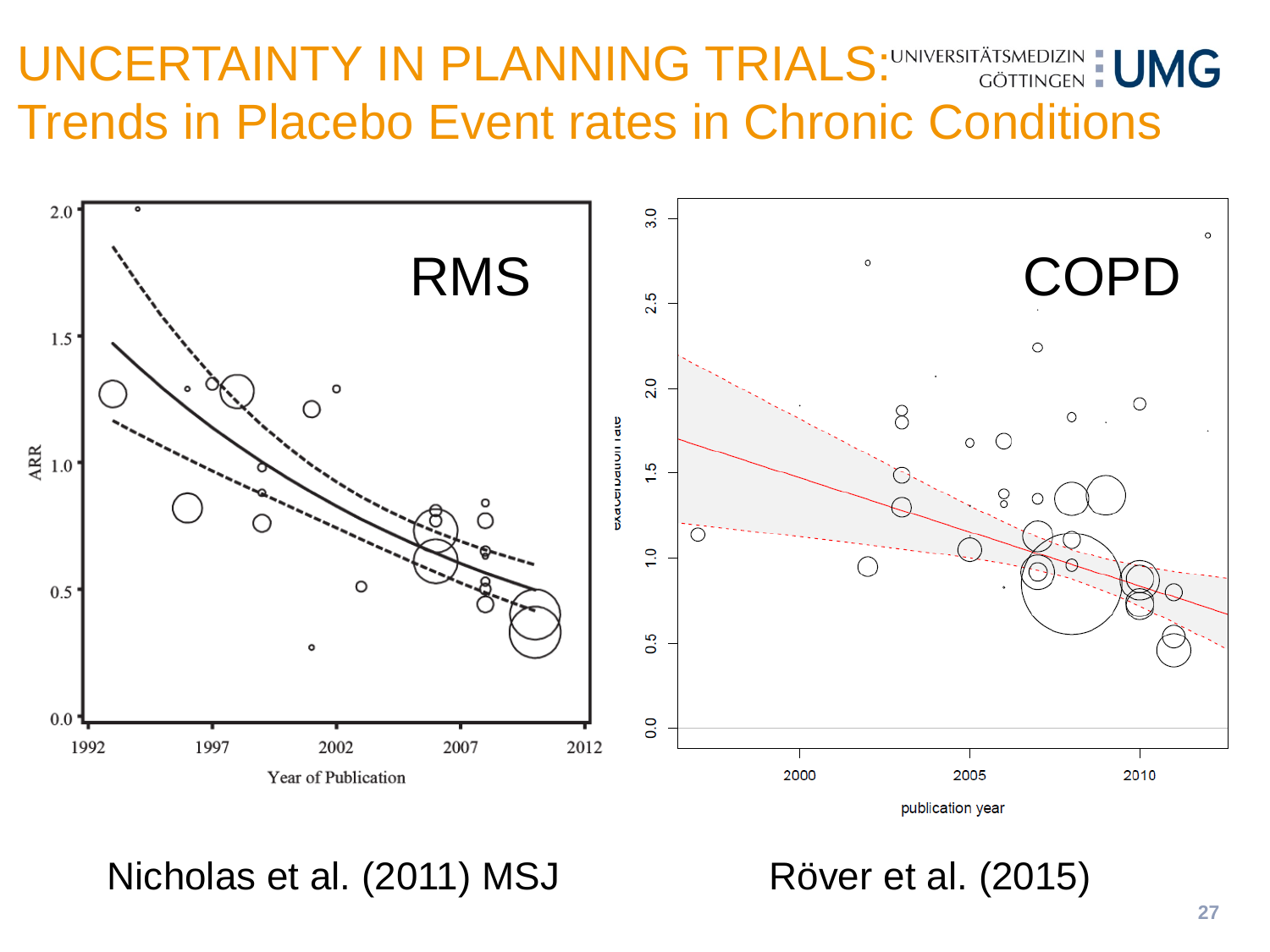

#### BLINDED SAMPLE SIZE REESTIMATION (BSSR) IN ADAPTIVE ENRICHMENT DESIGNS

Enrichment decision / Futility stopping



- BSSR
- Early IA for **blinded** sample size reestimation  $\triangleright$
- Later IA for enrichment decision / futility stopping (**unblinding**)  $\triangleright$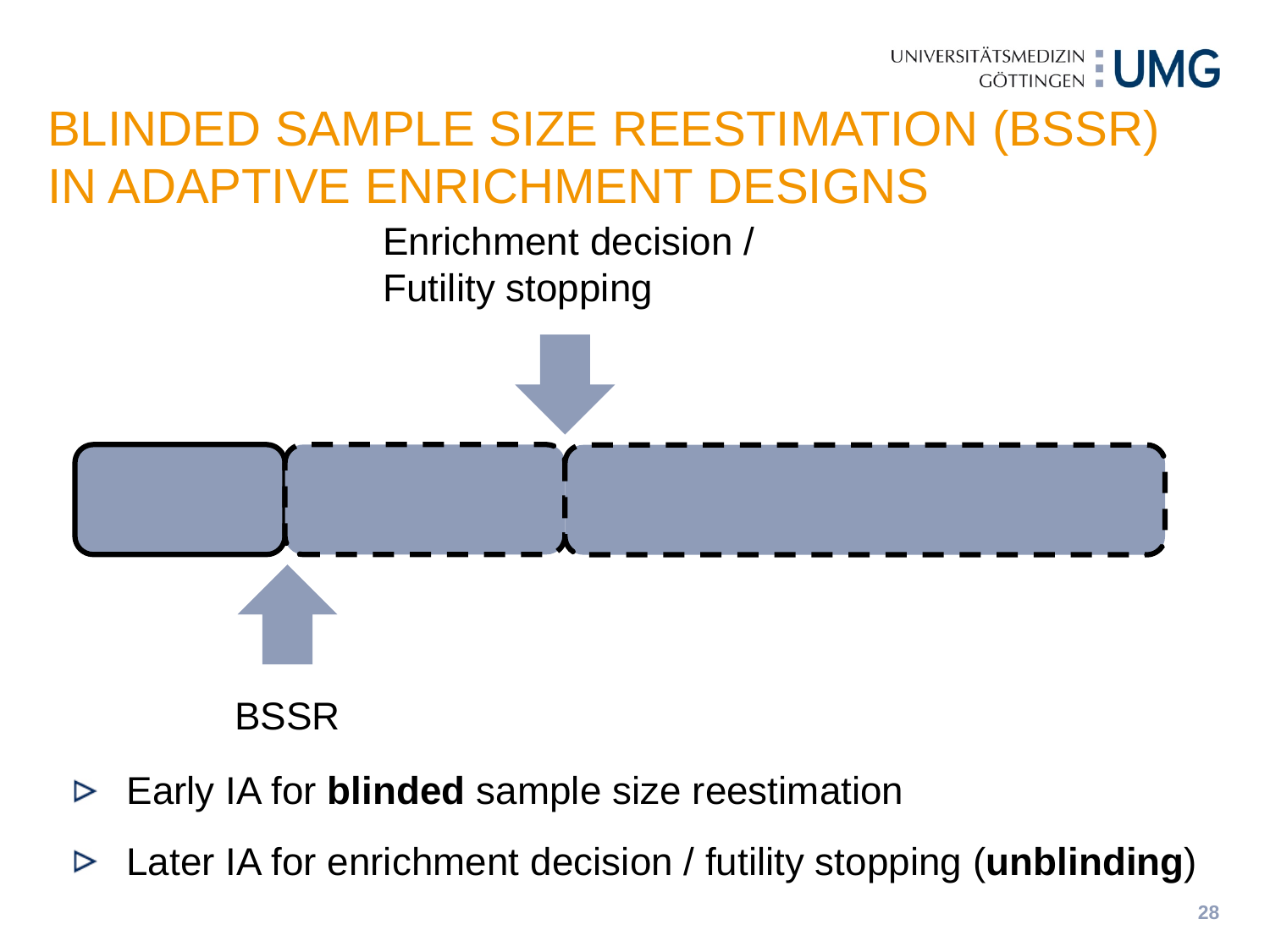## OUTLINE

- **Motivation**: Personalised medicine  $\triangleright$
- **Identifying subgroups** in a single trial ▷
- Extension to several trials: **Meta-analytic framework**  $\triangleright$
- **Clinical development plans**: Integration of subgroup  $\triangleright$ identification and confirmation
- $\triangleright$  Concluding remarks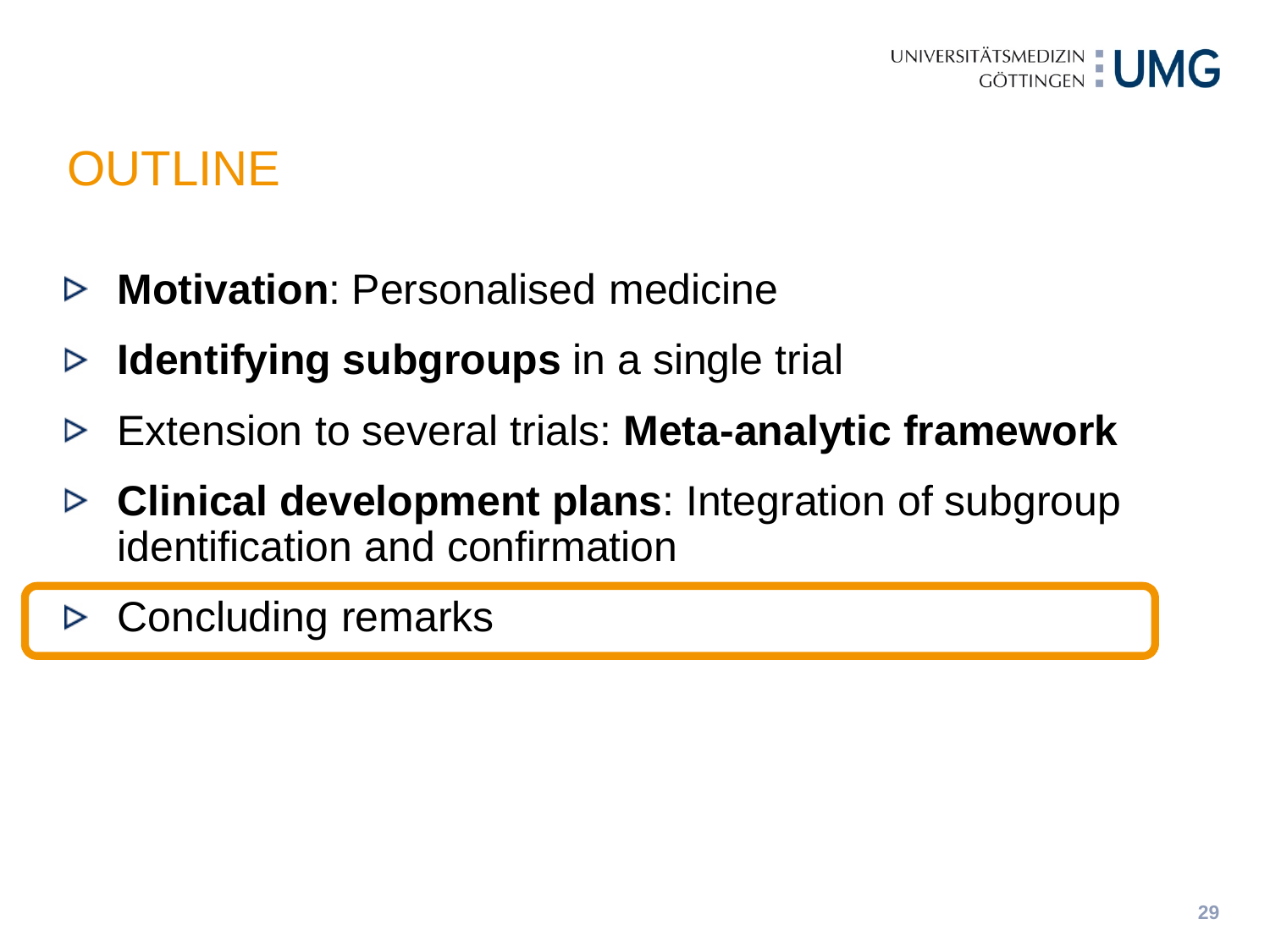## Clinical Scenario Evaluation (CSE) UNIVERSITÄTSMEDIZIN: UMG



**30**

#### Framework for the Assessment of Competing Strategies

#### (Benda et al, 2010; Friede et al, 2010)